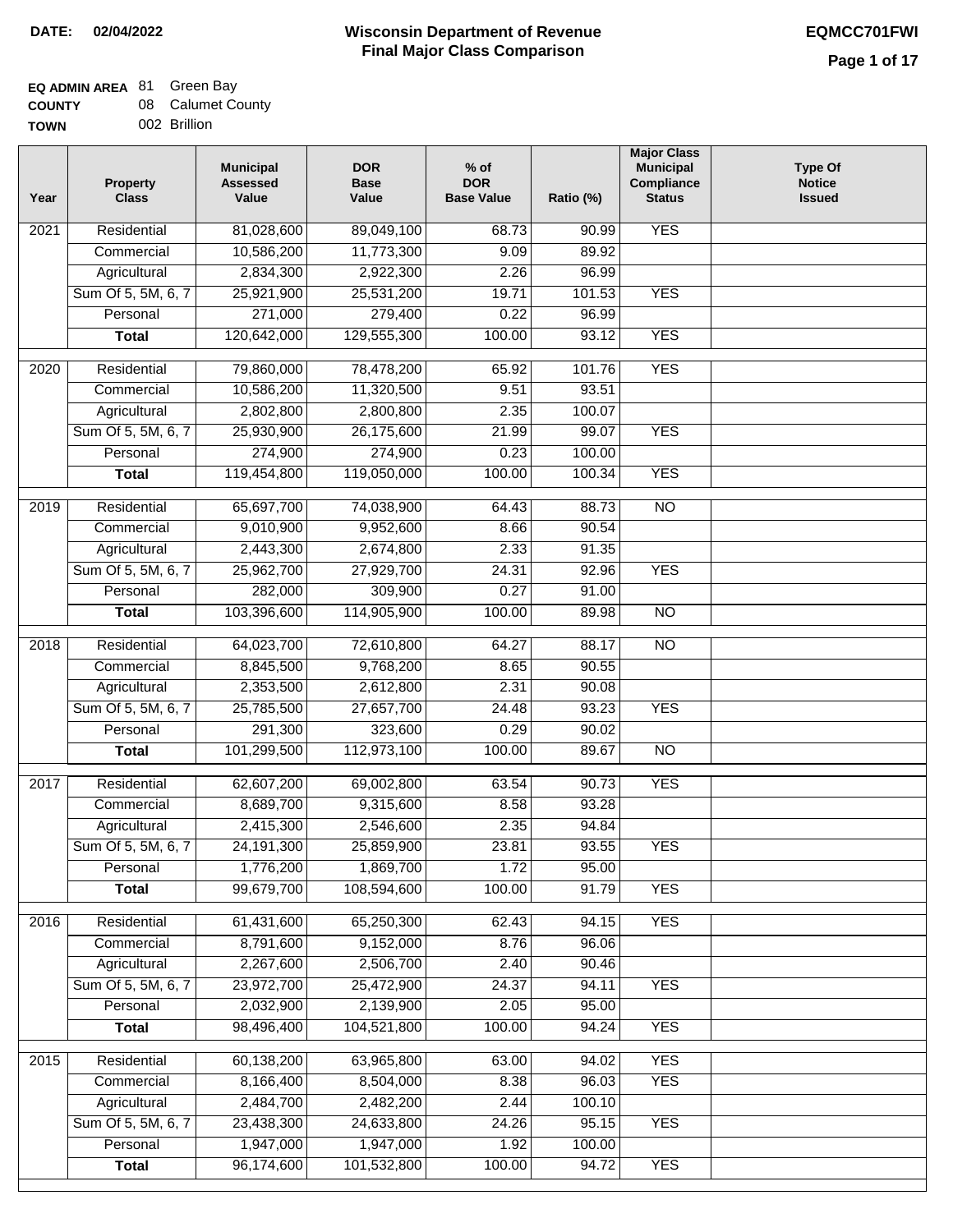# **EQ ADMIN AREA** 81 Green Bay

**COUNTY TOWN** 08 Calumet County 004 Brothertown

| Year | <b>Property</b><br><b>Class</b> | <b>Municipal</b><br><b>Assessed</b><br>Value | <b>DOR</b><br><b>Base</b><br>Value | $%$ of<br><b>DOR</b><br><b>Base Value</b> | Ratio (%) | <b>Major Class</b><br><b>Municipal</b><br>Compliance<br><b>Status</b> | <b>Type Of</b><br><b>Notice</b><br><b>Issued</b> |
|------|---------------------------------|----------------------------------------------|------------------------------------|-------------------------------------------|-----------|-----------------------------------------------------------------------|--------------------------------------------------|
| 2021 | Residential                     | 110,941,100                                  | 126,768,600                        | 77.64                                     | 87.51     | $\overline{NO}$                                                       |                                                  |
|      | Commercial                      | 4,245,400                                    | 4,870,200                          | 2.98                                      | 87.17     |                                                                       |                                                  |
|      | Agricultural                    | 3,254,400                                    | 3,381,700                          | 2.07                                      | 96.24     |                                                                       |                                                  |
|      | Sum Of 5, 5M, 6, 7              | 30,811,100                                   | 28,180,700                         | 17.26                                     | 109.33    | <b>YES</b>                                                            |                                                  |
|      | Personal                        | 73,300                                       | 78,000                             | 0.05                                      | 93.97     |                                                                       |                                                  |
|      | <b>Total</b>                    | 149,325,300                                  | 163,279,200                        | 100.00                                    | 91.45     | $\overline{NO}$                                                       |                                                  |
|      |                                 |                                              |                                    |                                           |           |                                                                       |                                                  |
| 2020 | Residential                     | 110,731,000                                  | 120,507,000                        | 76.86                                     | 91.89     | <b>YES</b>                                                            |                                                  |
|      | Commercial                      | 4,230,600                                    | 4,667,600                          | 2.98                                      | 90.64     |                                                                       |                                                  |
|      | Agricultural                    | 3,134,900                                    | 3,256,400                          | 2.08                                      | 96.27     |                                                                       |                                                  |
|      | Sum Of 5, 5M, 6, 7              | 30,559,900                                   | 28,286,900                         | 18.04                                     | 108.04    | <b>YES</b>                                                            |                                                  |
|      | Personal                        | 78,000                                       | 79,500                             | 0.05                                      | 98.11     |                                                                       |                                                  |
|      | <b>Total</b>                    | 148,734,400                                  | 156,797,400                        | 100.00                                    | 94.86     | <b>YES</b>                                                            |                                                  |
| 2019 | Residential                     | 109,585,200                                  | 109,749,300                        | 73.44                                     | 99.85     | <b>YES</b>                                                            |                                                  |
|      | Commercial                      | 4,231,000                                    | 4,554,500                          | 3.05                                      | 92.90     |                                                                       |                                                  |
|      | Agricultural                    | 3,050,200                                    | 3,134,800                          | 2.10                                      | 97.30     |                                                                       |                                                  |
|      | Sum Of 5, 5M, 6, 7              | 30,297,200                                   | 31,940,300                         | 21.37                                     | 94.86     | <b>YES</b>                                                            |                                                  |
|      | Personal                        | 66,900                                       | 65,000                             | 0.04                                      | 102.92    |                                                                       |                                                  |
|      | <b>Total</b>                    | 147,230,500                                  | 149,443,900                        | 100.00                                    | 98.52     | <b>YES</b>                                                            |                                                  |
| 2018 | Residential                     | 107,942,900                                  | 101,073,500                        | 71.78                                     | 106.80    | <b>YES</b>                                                            |                                                  |
|      | Commercial                      | 4,316,700                                    | 4,644,000                          | 3.30                                      | 92.95     |                                                                       |                                                  |
|      | Agricultural                    | 3,049,800                                    | 3,046,200                          | 2.16                                      | 100.12    |                                                                       |                                                  |
|      | Sum Of 5, 5M, 6, 7              | 30,382,800                                   | 32,017,800                         | 22.74                                     | 94.89     | <b>YES</b>                                                            |                                                  |
|      | Personal                        | 27,000                                       | 27,500                             | 0.02                                      | 98.18     |                                                                       |                                                  |
|      | <b>Total</b>                    | 145,719,200                                  | 140,809,000                        | 100.00                                    | 103.49    | <b>YES</b>                                                            |                                                  |
|      |                                 |                                              |                                    |                                           |           |                                                                       |                                                  |
| 2017 | Residential                     | 106,814,200                                  | 107,332,600                        | 74.14                                     | 99.52     | <b>YES</b>                                                            |                                                  |
|      | Commercial                      | 4,316,700                                    | 4,644,000                          | 3.21                                      | 92.95     |                                                                       |                                                  |
|      | Agricultural                    | 2,968,200                                    | 2,971,200                          | 2.05                                      | 99.90     |                                                                       |                                                  |
|      | Sum Of 5, 5M, 6, 7              | 27,433,900                                   | 29,652,000                         | 20.48                                     | 92.52     | <b>YES</b>                                                            |                                                  |
|      | Personal                        | 164,900                                      | 168,300                            | 0.12                                      | 97.98     |                                                                       |                                                  |
|      | <b>Total</b>                    | 141,697,900                                  | 144,768,100                        | 100.00                                    | 97.88     | <b>YES</b>                                                            |                                                  |
| 2016 | Residential                     | 106,633,600                                  | 106,814,000                        | 78.58                                     | 99.83     | <b>YES</b>                                                            |                                                  |
|      | Commercial                      | 4,340,100                                    | 4,535,100                          | 3.34                                      | 95.70     |                                                                       |                                                  |
|      | Agricultural                    | 2,938,800                                    | 2,934,600                          | 2.16                                      | 100.14    |                                                                       |                                                  |
|      | Sum Of 5, 5M, 6, 7              | 19,664,000                                   | 21,478,900                         | 15.80                                     | 91.55     | <b>YES</b>                                                            |                                                  |
|      | Personal                        | 170,207                                      | 170,200                            | 0.13                                      | 100.00    |                                                                       |                                                  |
|      | <b>Total</b>                    | 133,746,707                                  | 135,932,800                        | 100.00                                    | 98.39     | <b>YES</b>                                                            |                                                  |
| 2015 | Residential                     | 116,106,800                                  | 103,619,900                        | 78.34                                     | 112.05    | <b>NO</b>                                                             |                                                  |
|      | Commercial                      | 4,543,500                                    | 4,528,800                          | 3.42                                      | 100.32    |                                                                       |                                                  |
|      | Agricultural                    | 3,186,700                                    | 2,895,700                          | 2.19                                      | 110.05    |                                                                       |                                                  |
|      | Sum Of 5, 5M, 6, 7              | 18,246,000                                   | 21,006,600                         | 15.88                                     | 86.86     | $\overline{NO}$                                                       |                                                  |
|      | Personal                        | 234,265                                      | 213,400                            | 0.16                                      | 109.78    |                                                                       |                                                  |
|      | <b>Total</b>                    | 142,317,265                                  | 132,264,400                        | 100.00                                    | 107.60    | $\overline{NO}$                                                       | Final Notice of Non-Compliance                   |
|      |                                 |                                              |                                    |                                           |           |                                                                       |                                                  |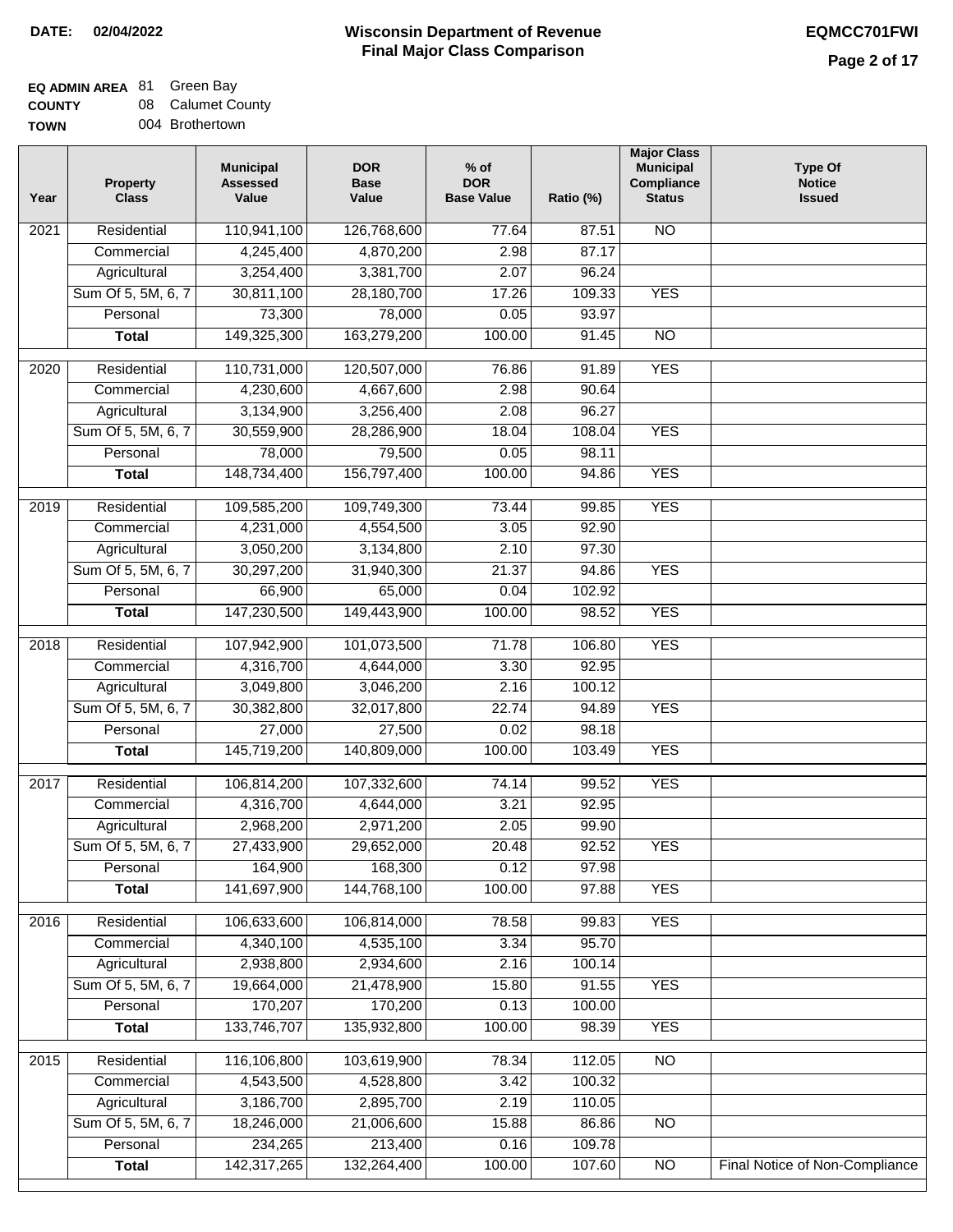### **EQ ADMIN AREA** Green Bay

**COUNTY TOWN** 08 006 Charlestown Calumet County

| Year | <b>Property</b><br><b>Class</b> | <b>Municipal</b><br><b>Assessed</b><br>Value | <b>DOR</b><br><b>Base</b><br>Value | $%$ of<br><b>DOR</b><br><b>Base Value</b> | Ratio (%) | <b>Major Class</b><br><b>Municipal</b><br>Compliance<br><b>Status</b> | <b>Type Of</b><br><b>Notice</b><br><b>Issued</b> |
|------|---------------------------------|----------------------------------------------|------------------------------------|-------------------------------------------|-----------|-----------------------------------------------------------------------|--------------------------------------------------|
| 2021 | Residential                     | 45,028,500                                   | 56,198,500                         | 73.76                                     | 80.12     | <b>NO</b>                                                             |                                                  |
|      | Commercial                      | 580,700                                      | 751,500                            | 0.99                                      | 77.27     |                                                                       |                                                  |
|      | Agricultural                    | 1,918,100                                    | 1,916,000                          | 2.51                                      | 100.11    |                                                                       |                                                  |
|      | Sum Of 5, 5M, 6, 7              | 15,507,500                                   | 17,218,300                         | 22.60                                     | 90.06     | <b>YES</b>                                                            |                                                  |
|      | Personal                        | 109,370                                      | 109,400                            | 0.14                                      | 99.97     |                                                                       |                                                  |
|      | <b>Total</b>                    | 63, 144, 170                                 | 76,193,700                         | 100.00                                    | 82.87     | $\overline{NO}$                                                       |                                                  |
|      |                                 |                                              |                                    |                                           |           |                                                                       |                                                  |
| 2020 | Residential                     | 44,644,000                                   | 54,763,800                         | 73.06                                     | 81.52     | $\overline{NO}$                                                       |                                                  |
|      | Commercial                      | 579,900                                      | 721,900                            | 0.96                                      | 80.33     |                                                                       |                                                  |
|      | Agricultural                    | 1,853,100                                    | 1,852,300                          | 2.47                                      | 100.04    |                                                                       |                                                  |
|      | Sum Of 5, 5M, 6, 7              | 15,516,300                                   | 17,516,800                         | 23.37                                     | 88.58     | <b>NO</b>                                                             |                                                  |
|      | Personal                        | 106,020                                      | 106,000                            | 0.14                                      | 100.02    |                                                                       |                                                  |
|      | <b>Total</b>                    | 62,699,320                                   | 74,960,800                         | 100.00                                    | 83.64     | <b>NO</b>                                                             |                                                  |
| 2019 | Residential                     | 44,082,500                                   | 52,663,800                         | 72.51                                     | 83.71     | $\overline{NO}$                                                       |                                                  |
|      | Commercial                      | 579,900                                      | 656,400                            | 0.90                                      | 88.35     |                                                                       |                                                  |
|      | Agricultural                    | 1,730,200                                    | 1,778,500                          | 2.45                                      | 97.28     |                                                                       |                                                  |
|      | Sum Of 5, 5M, 6, 7              | 15,621,900                                   | 17,426,300                         | 23.99                                     | 89.65     | $\overline{NO}$                                                       |                                                  |
|      | Personal                        | 101,890                                      | 101,900                            | 0.14                                      | 99.99     |                                                                       |                                                  |
|      | <b>Total</b>                    | 62,116,390                                   | 72,626,900                         | 100.00                                    | 85.53     | $\overline{NO}$                                                       |                                                  |
| 2018 | Residential                     | 43,625,500                                   | 47,919,700                         | 71.21                                     | 91.04     | <b>YES</b>                                                            |                                                  |
|      | Commercial                      | 581,000                                      | 626,300                            | 0.93                                      | 92.77     |                                                                       |                                                  |
|      | Agricultural                    | 1,729,900                                    | 1,727,900                          | 2.57                                      | 100.12    |                                                                       |                                                  |
|      | Sum Of 5, 5M, 6, 7              | 15,284,800                                   | 16,920,800                         | 25.14                                     | 90.33     | <b>YES</b>                                                            |                                                  |
|      | Personal                        | 98,860                                       | 98,900                             | 0.15                                      | 99.96     |                                                                       |                                                  |
|      | <b>Total</b>                    | 61,320,060                                   | 67,293,600                         | 100.00                                    | 91.12     | <b>YES</b>                                                            |                                                  |
|      |                                 |                                              |                                    |                                           |           |                                                                       |                                                  |
| 2017 | Residential                     | 42,870,100                                   | 47,208,200                         | 70.68                                     | 90.81     | <b>YES</b>                                                            |                                                  |
|      | Commercial                      | 581,000                                      | 626,300                            | 0.94                                      | 92.77     |                                                                       |                                                  |
|      | Agricultural                    | 1,683,500                                    | 1,685,200                          | 2.52                                      | 99.90     |                                                                       |                                                  |
|      | Sum Of 5, 5M, 6, 7              | 15,361,300                                   | 17,047,600                         | 25.52                                     | 90.11     | <b>YES</b>                                                            |                                                  |
|      | Personal                        | 225,920                                      | 225,900                            | 0.34                                      | 100.01    |                                                                       |                                                  |
|      | <b>Total</b>                    | 60,721,820                                   | 66,793,200                         | 100.00                                    | 90.91     | <b>YES</b>                                                            |                                                  |
| 2016 | Residential                     | 42,872,100                                   | 45,809,700                         | 70.62                                     | 93.59     | <b>YES</b>                                                            |                                                  |
|      | Commercial                      | 581,000                                      | 608,100                            | 0.94                                      | 95.54     |                                                                       |                                                  |
|      | Agricultural                    | 1,640,000                                    | 1,664,400                          | 2.57                                      | 98.53     |                                                                       |                                                  |
|      | Sum Of 5, 5M, 6, 7              | 15,150,900                                   | 16,535,500                         | 25.49                                     | 91.63     | <b>YES</b>                                                            |                                                  |
|      | Personal                        | 248,990                                      | 249,000                            | 0.38                                      | 100.00    |                                                                       |                                                  |
|      | <b>Total</b>                    | 60,492,990                                   | 64,866,700                         | 100.00                                    | 93.26     | <b>YES</b>                                                            |                                                  |
| 2015 | Residential                     | 42,781,700                                   | 44,813,200                         | 70.31                                     | 95.47     | <b>YES</b>                                                            |                                                  |
|      | Commercial                      | 581,000                                      | 608,100                            | 0.95                                      | 95.54     |                                                                       |                                                  |
|      | Agricultural                    | 1,623,000                                    | 1,624,000                          | 2.55                                      | 99.94     |                                                                       |                                                  |
|      | Sum Of 5, 5M, 6, 7              | 15,304,800                                   | 16,410,500                         | 25.75                                     | 93.26     | <b>YES</b>                                                            |                                                  |
|      | Personal                        | 270,170                                      | 281,400                            | 0.44                                      | 96.01     |                                                                       |                                                  |
|      | <b>Total</b>                    | 60,560,670                                   | 63,737,200                         | 100.00                                    | 95.02     | <b>YES</b>                                                            |                                                  |
|      |                                 |                                              |                                    |                                           |           |                                                                       |                                                  |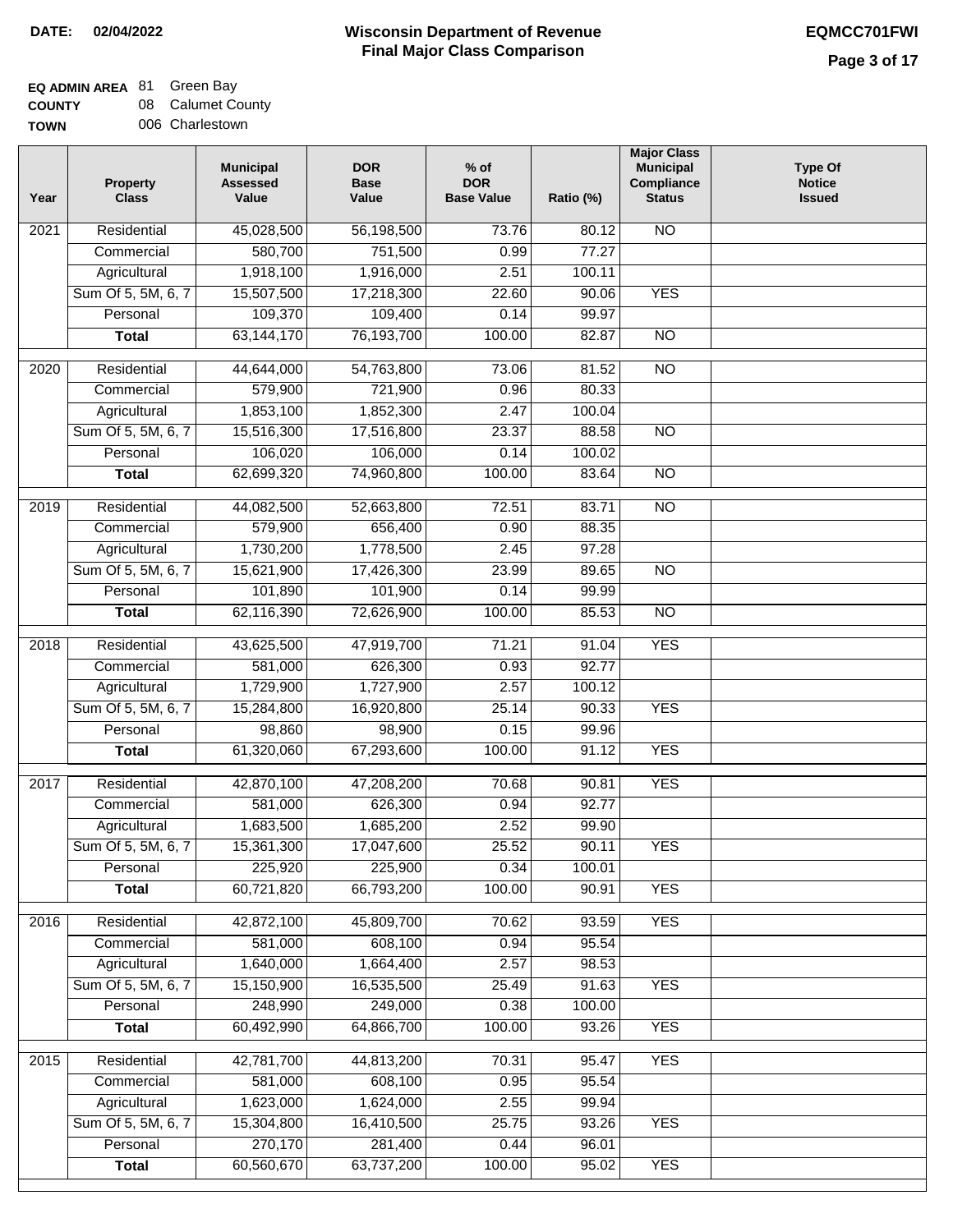### **Wisconsin Department of Revenue Final Major Class Comparison DATE: 02/04/2022 EQMCC701FWI**

### **EQ ADMIN AREA** 81 Green Bay **COUNTY**

| <b>COUNTY</b> | 08 Calumet County |
|---------------|-------------------|
| <b>TOWN</b>   | 008 Chilton       |

| Year             | <b>Property</b><br><b>Class</b> | <b>Municipal</b><br><b>Assessed</b><br>Value | <b>DOR</b><br><b>Base</b><br>Value | $%$ of<br><b>DOR</b><br><b>Base Value</b> | Ratio (%) | <b>Major Class</b><br><b>Municipal</b><br>Compliance<br><b>Status</b> | <b>Type Of</b><br><b>Notice</b><br><b>Issued</b> |
|------------------|---------------------------------|----------------------------------------------|------------------------------------|-------------------------------------------|-----------|-----------------------------------------------------------------------|--------------------------------------------------|
| 2021             | Residential                     | 66,911,200                                   | 73,283,000                         | 60.62                                     | 91.31     | <b>YES</b>                                                            |                                                  |
|                  | Commercial                      | 11,640,400                                   | 15,852,900                         | 13.11                                     | 73.43     | $\overline{NO}$                                                       |                                                  |
|                  | Agricultural                    | 3,328,200                                    | 3,613,700                          | 2.99                                      | 92.10     |                                                                       |                                                  |
|                  | Sum Of 5, 5M, 6, 7              | 27,779,900                                   | 27,999,400                         | 23.16                                     | 99.22     | <b>YES</b>                                                            |                                                  |
|                  | Personal                        | 127,500                                      | 138,600                            | 0.11                                      | 91.99     |                                                                       |                                                  |
|                  | <b>Total</b>                    | 109,787,200                                  | 120,887,600                        | 100.00                                    | 90.82     | $\overline{NO}$                                                       | 2nd Notice of Non-Compliance                     |
| $\frac{1}{2020}$ | Residential                     | 65,740,500                                   | 68,654,700                         | 59.15                                     | 95.76     | <b>YES</b>                                                            |                                                  |
|                  | Commercial                      | 11,580,600                                   | 15,204,500                         | 13.10                                     | 76.17     | $\overline{NO}$                                                       |                                                  |
|                  | Agricultural                    | 3,306,700                                    | 3,478,600                          | 3.00                                      | 95.06     |                                                                       |                                                  |
|                  | Sum Of 5, 5M, 6, 7              | 27,421,500                                   | 28,552,500                         | 24.60                                     | 96.04     | <b>YES</b>                                                            |                                                  |
|                  | Personal                        | 178,300                                      | 187,700                            | 0.16                                      | 94.99     |                                                                       |                                                  |
|                  | <b>Total</b>                    | 108,227,600                                  | 116,078,000                        | 100.00                                    | 93.24     | $\overline{NO}$                                                       | 1st Notice of Non-Compliance                     |
|                  |                                 |                                              |                                    |                                           |           |                                                                       |                                                  |
| 2019             | Residential                     | 64,924,000                                   | 64,428,000                         | 58.48                                     | 100.77    | <b>YES</b>                                                            |                                                  |
|                  | Commercial                      | 11,047,300                                   | 12,908,700                         | 11.72                                     | 85.58     | $\overline{NO}$                                                       |                                                  |
|                  | Agricultural                    | 3,175,700                                    | 3,341,300                          | 3.03                                      | 95.04     |                                                                       |                                                  |
|                  | Sum Of 5, 5M, 6, 7              | 26,762,800                                   | 29,298,500                         | 26.59                                     | 91.35     | <b>YES</b>                                                            |                                                  |
|                  | Personal                        | 190,300                                      | 200,300                            | 0.18                                      | 95.01     |                                                                       |                                                  |
|                  | <b>Total</b>                    | 106,100,100                                  | 110,176,800                        | 100.00                                    | 96.30     | $\overline{NO}$                                                       |                                                  |
| 2018             | Residential                     | 63,193,200                                   | 62,585,700                         | 58.15                                     | 100.97    | <b>YES</b>                                                            |                                                  |
|                  | Commercial                      | 11,065,800                                   | 12,319,000                         | 11.45                                     | 89.83     | <b>NO</b>                                                             |                                                  |
|                  | Agricultural                    | 3,189,500                                    | 3,252,700                          | 3.02                                      | 98.06     |                                                                       |                                                  |
|                  | Sum Of 5, 5M, 6, 7              | 26,579,000                                   | 29,275,900                         | 27.20                                     | 90.79     | <b>YES</b>                                                            |                                                  |
|                  | Personal                        | 184,000                                      | 187,700                            | 0.17                                      | 98.03     |                                                                       |                                                  |
|                  | <b>Total</b>                    | 104,211,500                                  | 107,621,000                        | 100.00                                    | 96.83     | <b>NO</b>                                                             |                                                  |
| 2017             | Residential                     | 62,404,900                                   | 61,286,200                         | 56.36                                     | 101.83    | <b>YES</b>                                                            |                                                  |
|                  | Commercial                      | 10,051,900                                   | 11,284,400                         | 10.38                                     | 89.08     | <b>NO</b>                                                             |                                                  |
|                  | Agricultural                    | 3,180,400                                    | 3,177,700                          | 2.92                                      | 100.08    |                                                                       |                                                  |
|                  | Sum Of 5, 5M, 6, 7              | 26,401,400                                   | 29,036,200                         | 26.70                                     | 90.93     | <b>YES</b>                                                            |                                                  |
|                  | Personal                        | 3,957,800                                    | 3,957,800                          | 3.64                                      | 100.00    |                                                                       |                                                  |
|                  | <b>Total</b>                    | 105,996,400                                  | 108,742,300                        | 100.00                                    | 97.47     | <b>NO</b>                                                             |                                                  |
| 2016             | Residential                     | 61,633,500                                   | 61,793,700                         | 57.40                                     | 99.74     | <b>YES</b>                                                            |                                                  |
|                  | Commercial                      | 10,051,900                                   | 10,955,800                         | 10.18                                     | 91.75     | <b>YES</b>                                                            |                                                  |
|                  | Agricultural                    | 3,059,500                                    | 3,131,100                          | 2.91                                      | 97.71     |                                                                       |                                                  |
|                  | Sum Of 5, 5M, 6, 7              | 26,358,600                                   | 29,081,800                         | 27.02                                     | 90.64     | <b>YES</b>                                                            |                                                  |
|                  | Personal                        | 2,634,100                                    | 2,687,900                          | 2.50                                      | 98.00     |                                                                       |                                                  |
|                  | <b>Total</b>                    | 103,737,600                                  | 107,650,300                        | 100.00                                    | 96.37     | <b>YES</b>                                                            |                                                  |
| 2015             | Residential                     | 60,801,400                                   | 59,754,500                         | 56.87                                     | 101.75    | <b>YES</b>                                                            |                                                  |
|                  | Commercial                      | 10,049,500                                   | 10,955,800                         | 10.43                                     | 91.73     | <b>YES</b>                                                            |                                                  |
|                  | Agricultural                    | 3,087,500                                    | 3,088,600                          | 2.94                                      | 99.96     |                                                                       |                                                  |
|                  | Sum Of 5, 5M, 6, 7              | 26,142,600                                   | 28,505,300                         | 27.13                                     | 91.71     | <b>YES</b>                                                            |                                                  |
|                  | Personal                        | 2,773,800                                    | 2,773,800                          | 2.64                                      | 100.00    |                                                                       |                                                  |
|                  | <b>Total</b>                    | 102,854,800                                  | 105,078,000                        | 100.00                                    | 97.88     | <b>YES</b>                                                            |                                                  |
|                  |                                 |                                              |                                    |                                           |           |                                                                       |                                                  |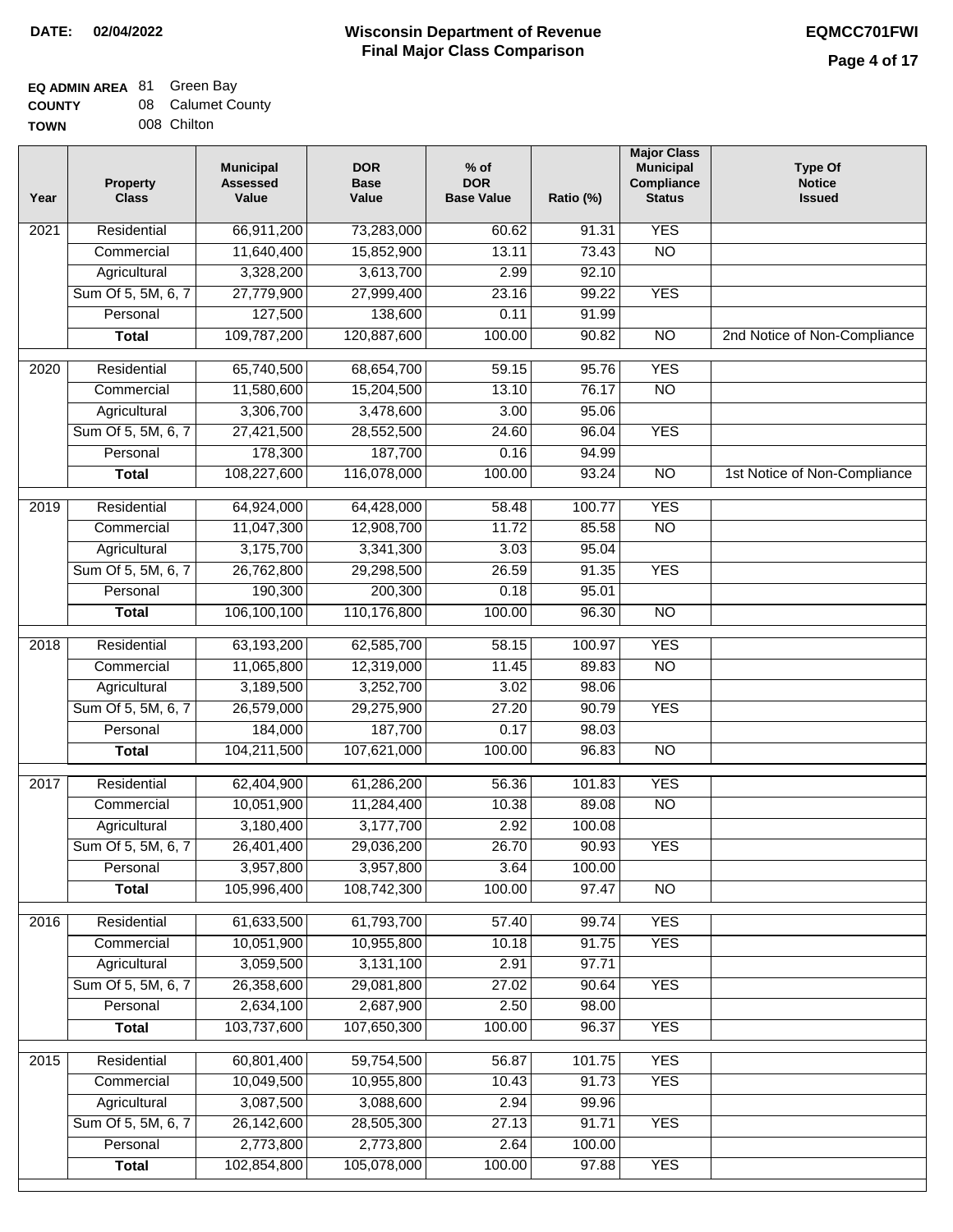# **EQ ADMIN AREA** 81 Green Bay

| <b>COUNTY</b> | 08 Calumet County |
|---------------|-------------------|
| <b>TOWN</b>   | 010 Harrison      |

| Year             | <b>Property</b><br><b>Class</b> | <b>Municipal</b><br><b>Assessed</b><br>Value | <b>DOR</b><br><b>Base</b><br>Value | $%$ of<br><b>DOR</b><br><b>Base Value</b> | Ratio (%) | <b>Major Class</b><br><b>Municipal</b><br>Compliance<br><b>Status</b> | <b>Type Of</b><br><b>Notice</b><br><b>Issued</b> |
|------------------|---------------------------------|----------------------------------------------|------------------------------------|-------------------------------------------|-----------|-----------------------------------------------------------------------|--------------------------------------------------|
| 2021             | Residential                     | 0                                            | 0                                  | 0.00                                      | 0.00      |                                                                       |                                                  |
|                  | Commercial                      | 0                                            | 0                                  | 0.00                                      | 0.00      |                                                                       |                                                  |
|                  | Agricultural                    | 0                                            | 0                                  | 0.00                                      | 0.00      |                                                                       |                                                  |
|                  | Sum Of 5, 5M, 6, 7              | $\overline{0}$                               | 0                                  | 0.00                                      | 0.00      |                                                                       |                                                  |
|                  | Personal                        | 0                                            | 0                                  | 0.00                                      | 0.00      |                                                                       |                                                  |
|                  | <b>Total</b>                    | 0                                            | 0                                  | 100.00                                    | 0.00      | <b>YES</b>                                                            |                                                  |
| $\frac{1}{2020}$ | Residential                     | 0                                            | 0                                  | 0.00                                      | 0.00      |                                                                       |                                                  |
|                  | Commercial                      | $\overline{0}$                               | $\overline{0}$                     | 0.00                                      | 0.00      |                                                                       |                                                  |
|                  | Agricultural                    | 0                                            | 0                                  | 0.00                                      | 0.00      |                                                                       |                                                  |
|                  | Sum Of 5, 5M, 6, 7              | $\overline{0}$                               | $\overline{0}$                     | 0.00                                      | 0.00      |                                                                       |                                                  |
|                  | Personal                        | 0                                            | 0                                  | 0.00                                      | 0.00      |                                                                       |                                                  |
|                  | <b>Total</b>                    | $\overline{0}$                               | $\overline{0}$                     | 100.00                                    | 0.00      | <b>YES</b>                                                            |                                                  |
|                  |                                 |                                              |                                    |                                           |           |                                                                       |                                                  |
| $\frac{1}{2019}$ | Residential                     | 0                                            | $\overline{0}$                     | 0.00                                      | 0.00      |                                                                       |                                                  |
|                  | Commercial                      | 0                                            | 0                                  | 0.00                                      | 0.00      |                                                                       |                                                  |
|                  | Agricultural                    | 0                                            | $\overline{0}$                     | 0.00                                      | 0.00      |                                                                       |                                                  |
|                  | Sum Of 5, 5M, 6, 7              | 0                                            | 0                                  | 0.00                                      | 0.00      |                                                                       |                                                  |
|                  | Personal                        | $\overline{0}$                               | $\overline{0}$                     | 0.00                                      | 0.00      |                                                                       |                                                  |
|                  | <b>Total</b>                    | 0                                            | 0                                  | 100.00                                    | 0.00      | <b>YES</b>                                                            |                                                  |
| 2018             | Residential                     | 0                                            | 0                                  | 0.00                                      | 0.00      |                                                                       |                                                  |
|                  | Commercial                      | 0                                            | 0                                  | 0.00                                      | 0.00      |                                                                       |                                                  |
|                  | Agricultural                    | 0                                            | 0                                  | 0.00                                      | 0.00      |                                                                       |                                                  |
|                  | Sum Of 5, 5M, 6, 7              | 0                                            | 0                                  | 0.00                                      | 0.00      |                                                                       |                                                  |
|                  | Personal                        | 0                                            | 0                                  | 0.00                                      | 0.00      |                                                                       |                                                  |
|                  | <b>Total</b>                    | 0                                            | $\mathbf 0$                        | 100.00                                    | 0.00      | <b>YES</b>                                                            |                                                  |
| 2017             | Residential                     | 33,879,000                                   | 35,875,800                         | 94.45                                     | 94.43     | <b>YES</b>                                                            |                                                  |
|                  | Commercial                      | 1,576,500                                    | 1,830,500                          | 4.82                                      | 86.12     |                                                                       |                                                  |
|                  | Agricultural                    | 48,500                                       | 50,400                             | 0.13                                      | 96.23     |                                                                       |                                                  |
|                  | Sum Of 5, 5M, 6, 7              | 141,000                                      | 192,400                            | 0.51                                      | 73.28     |                                                                       |                                                  |
|                  | Personal                        | 33,100                                       | 33,800                             | 0.09                                      | 97.93     |                                                                       |                                                  |
|                  | <b>Total</b>                    | 35,678,100                                   | 37,982,900                         | 100.00                                    | 93.93     | <b>YES</b>                                                            |                                                  |
| 2016             | Residential                     | 79,817,700                                   | 79,330,100                         | 96.84                                     | 100.61    | <b>YES</b>                                                            |                                                  |
|                  | Commercial                      | 1,685,000                                    | 1,897,700                          | 2.32                                      | 88.79     |                                                                       |                                                  |
|                  | Agricultural                    | 71,200                                       | 71,100                             | 0.09                                      | 100.14    |                                                                       |                                                  |
|                  | Sum Of 5, 5M, 6, 7              | 566,000                                      | 599,500                            | 0.73                                      | 94.41     |                                                                       |                                                  |
|                  | Personal                        | 20,700                                       | 20,500                             | 0.03                                      | 100.98    |                                                                       |                                                  |
|                  | <b>Total</b>                    | 82,160,600                                   | 81,918,900                         | 100.00                                    | 100.30    | <b>YES</b>                                                            |                                                  |
| 2015             | Residential                     | 80,077,400                                   | 78,936,600                         | 96.80                                     | 101.45    | <b>YES</b>                                                            |                                                  |
|                  | Commercial                      | 1,685,000                                    | 1,897,700                          | 2.33                                      | 88.79     |                                                                       |                                                  |
|                  | Agricultural                    | 75,800                                       | 74,000                             | 0.09                                      | 102.43    |                                                                       |                                                  |
|                  | Sum Of 5, 5M, 6, 7              | 592,400                                      | 624,100                            | 0.77                                      | 94.92     |                                                                       |                                                  |
|                  | Personal                        | 11,200                                       | 11,000                             | 0.01                                      | 101.82    |                                                                       |                                                  |
|                  | <b>Total</b>                    | 82,441,800                                   | 81,543,400                         | 100.00                                    | 101.10    | <b>YES</b>                                                            |                                                  |
|                  |                                 |                                              |                                    |                                           |           |                                                                       |                                                  |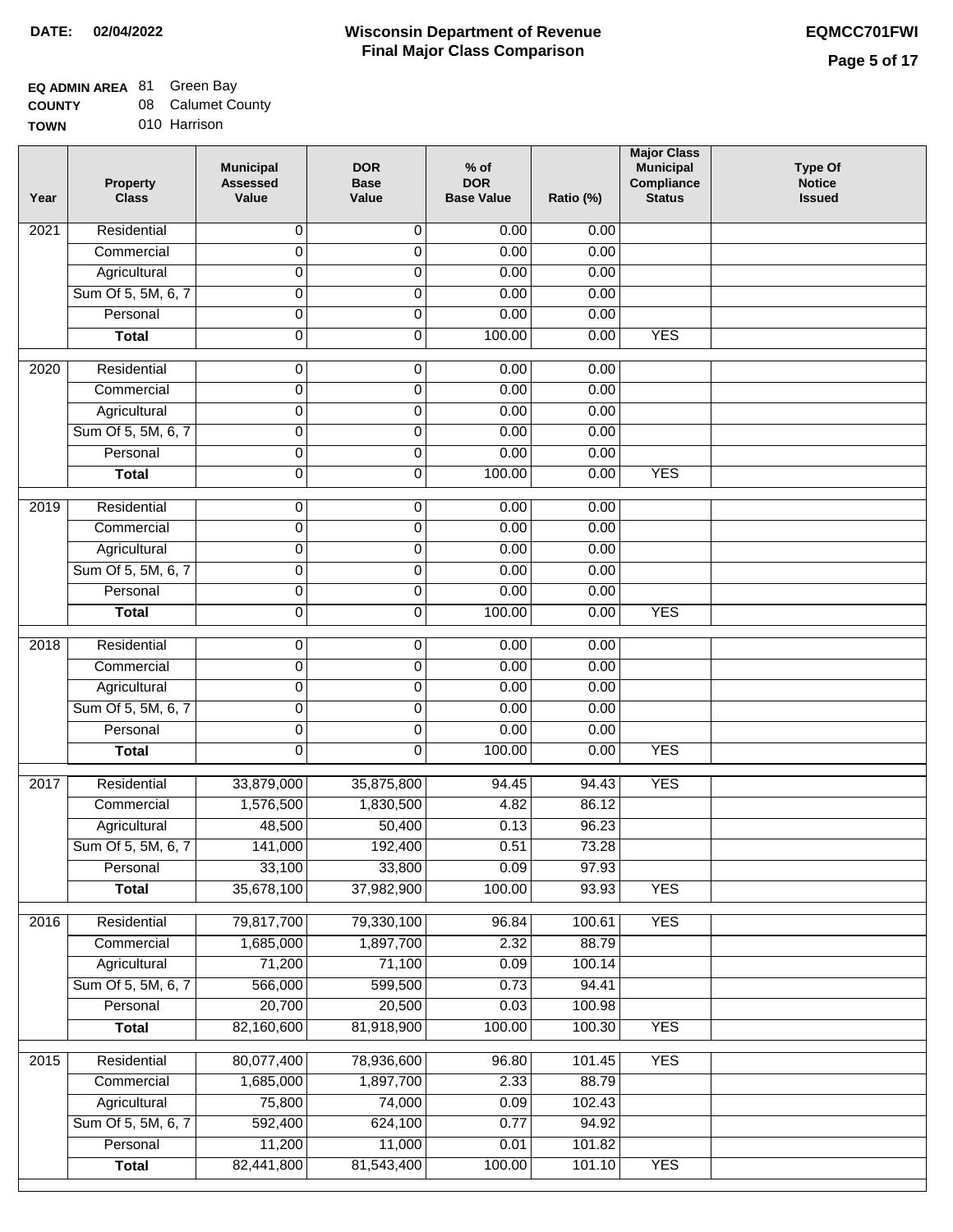### **Wisconsin Department of Revenue Final Major Class Comparison DATE: 02/04/2022 EQMCC701FWI**

# **EQ ADMIN AREA** 81 Green Bay

**COUNTY** TO<sub>v</sub> 08 Calumet County

| 012 New Holstein<br>WN |  |
|------------------------|--|
|------------------------|--|

| Year              | <b>Property</b><br><b>Class</b> | <b>Municipal</b><br><b>Assessed</b><br>Value | <b>DOR</b><br><b>Base</b><br>Value | $%$ of<br><b>DOR</b><br><b>Base Value</b> | Ratio (%) | <b>Major Class</b><br><b>Municipal</b><br>Compliance<br><b>Status</b> | <b>Type Of</b><br><b>Notice</b><br><b>Issued</b> |
|-------------------|---------------------------------|----------------------------------------------|------------------------------------|-------------------------------------------|-----------|-----------------------------------------------------------------------|--------------------------------------------------|
| 2021              | Residential                     | 91,941,400                                   | 111,572,500                        | 79.54                                     | 82.41     | <b>NO</b>                                                             |                                                  |
|                   | Commercial                      | 4,152,100                                    | 4,992,600                          | 3.56                                      | 83.17     |                                                                       |                                                  |
|                   | Agricultural                    | 2,300,400                                    | 2,666,200                          | 1.90                                      | 86.28     |                                                                       |                                                  |
|                   | Sum Of 5, 5M, 6, 7              | 22,014,000                                   | 20,628,600                         | 14.71                                     | 106.72    | <b>YES</b>                                                            |                                                  |
|                   | Personal                        | 376,500                                      | 409,200                            | 0.29                                      | 92.01     |                                                                       |                                                  |
|                   | <b>Total</b>                    | 120,784,400                                  | 140,269,100                        | 100.00                                    | 86.11     | $\overline{NO}$                                                       |                                                  |
| $\overline{2020}$ | Residential                     | 91,419,100                                   | 100,912,000                        | 77.81                                     | 90.59     | <b>YES</b>                                                            |                                                  |
|                   | Commercial                      | 4,072,600                                    | 4,717,500                          | 3.64                                      | 86.33     |                                                                       |                                                  |
|                   | Agricultural                    | 2,300,800                                    | 2,565,300                          | 1.98                                      | 89.69     |                                                                       |                                                  |
|                   | Sum Of 5, 5M, 6, 7              | 21,893,000                                   | 21,067,200                         | 16.24                                     | 103.92    | <b>YES</b>                                                            |                                                  |
|                   | Personal                        | 400,800                                      | 431,000                            | 0.33                                      | 92.99     |                                                                       |                                                  |
|                   | <b>Total</b>                    | 120,086,300                                  | 129,693,000                        | 100.00                                    | 92.59     | <b>YES</b>                                                            |                                                  |
| $\frac{1}{2019}$  | Residential                     | 90,215,800                                   | 95,742,600                         | 75.41                                     | 94.23     | <b>YES</b>                                                            |                                                  |
|                   | Commercial                      | 4,031,300                                    | 5,087,100                          | 4.01                                      | 79.25     |                                                                       |                                                  |
|                   | Agricultural                    | 2,302,500                                    | 2,467,500                          | 1.94                                      | 93.31     |                                                                       |                                                  |
|                   | Sum Of 5, 5M, 6, 7              | 22,383,900                                   | 23,292,600                         | 18.35                                     | 96.10     | <b>YES</b>                                                            |                                                  |
|                   | Personal                        | 377,600                                      | 373,900                            | 0.29                                      | 100.99    |                                                                       |                                                  |
|                   | <b>Total</b>                    | 119,311,100                                  | 126,963,700                        | 100.00                                    | 93.97     | <b>YES</b>                                                            |                                                  |
|                   |                                 |                                              |                                    |                                           |           |                                                                       |                                                  |
| 2018              | Residential                     | 89,563,900                                   | 86,409,400                         | 73.70                                     | 103.65    | <b>YES</b>                                                            |                                                  |
|                   | Commercial                      | 4,024,800                                    | 4,883,400                          | 4.16                                      | 82.42     |                                                                       |                                                  |
|                   | Agricultural                    | 2,302,300                                    | 2,398,200                          | 2.05                                      | 96.00     |                                                                       |                                                  |
|                   | Sum Of 5, 5M, 6, 7              | 22,396,100                                   | 23,204,200                         | 19.79                                     | 96.52     | <b>YES</b>                                                            |                                                  |
|                   | Personal                        | 349,100                                      | 356,200                            | 0.30                                      | 98.01     |                                                                       |                                                  |
|                   | <b>Total</b>                    | 118,636,200                                  | 117,251,400                        | 100.00                                    | 101.18    | <b>YES</b>                                                            |                                                  |
| 2017              | Residential                     | 87,763,900                                   | 88,065,700                         | 73.69                                     | 99.66     | <b>YES</b>                                                            |                                                  |
|                   | Commercial                      | 3,795,700                                    | 4,558,500                          | 3.81                                      | 83.27     |                                                                       |                                                  |
|                   | Agricultural                    | 2,286,800                                    | 2,319,000                          | 1.94                                      | 98.61     |                                                                       |                                                  |
|                   | Sum Of 5, 5M, 6, 7              | 22,600,200                                   | 23,703,200                         | 19.83                                     | 95.35     | <b>YES</b>                                                            |                                                  |
|                   | Personal                        | 844,900                                      | 862,100                            | 0.72                                      | 98.00     |                                                                       |                                                  |
|                   | <b>Total</b>                    | 117,291,500                                  | 119,508,500                        | 100.00                                    | 98.14     | <b>YES</b>                                                            |                                                  |
| 2016              | Residential                     | 87,196,200                                   | 84,830,800                         | 73.45                                     | 102.79    | <b>YES</b>                                                            |                                                  |
|                   | Commercial                      | 3,558,800                                    | 4,201,200                          | 3.64                                      | 84.71     |                                                                       |                                                  |
|                   | Agricultural                    | 2,274,900                                    | 2,275,600                          | 1.97                                      | 99.97     |                                                                       |                                                  |
|                   | Sum Of 5, 5M, 6, 7              | 22,319,600                                   | 23,462,700                         | 20.32                                     | 95.13     | <b>YES</b>                                                            |                                                  |
|                   | Personal                        | 722,500                                      | 722,500                            | 0.63                                      | 100.00    |                                                                       |                                                  |
|                   | <b>Total</b>                    | 116,072,000                                  | 115,492,800                        | 100.00                                    | 100.50    | <b>YES</b>                                                            |                                                  |
| 2015              | Residential                     | 88,603,200                                   | 85,319,500                         | 74.31                                     | 103.85    | <b>YES</b>                                                            |                                                  |
|                   | Commercial                      | 2,983,500                                    | 3,627,300                          | 3.16                                      | 82.25     |                                                                       |                                                  |
|                   | Agricultural                    | 2,249,700                                    | 2,241,700                          | 1.95                                      | 100.36    |                                                                       |                                                  |
|                   | Sum Of 5, 5M, 6, 7              | 17,935,100                                   | 22,921,900                         | 19.97                                     | 78.24     | NO                                                                    |                                                  |
|                   | Personal                        | 684,600                                      | 698,700                            | 0.61                                      | 97.98     |                                                                       |                                                  |
|                   | <b>Total</b>                    | 112,456,100                                  | 114,809,100                        | 100.00                                    | 97.95     | $\overline{NO}$                                                       | <b>Training Notice</b>                           |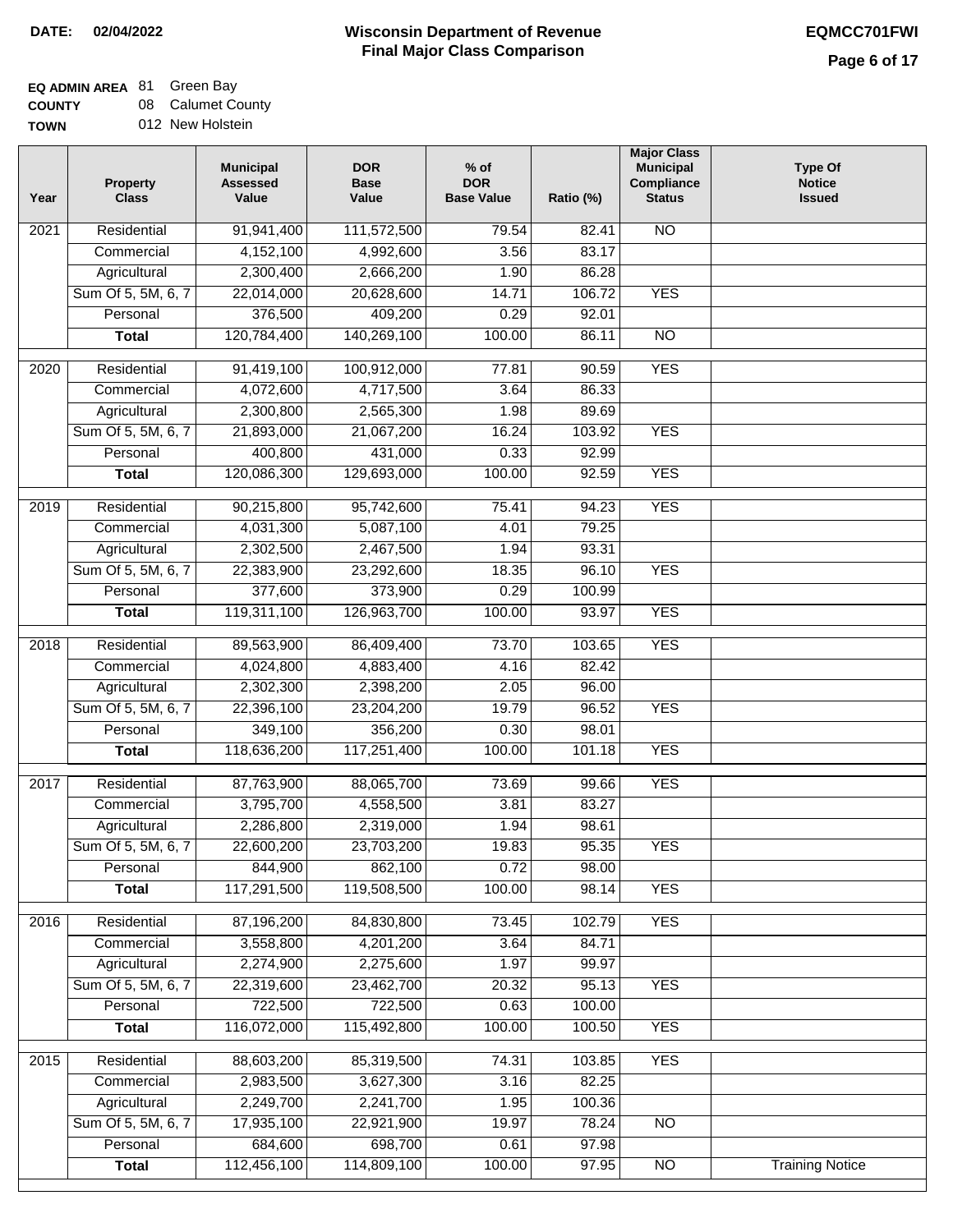## **EQ ADMIN AREA** 81 Green Bay

| <b>COUNTY</b> |  | 08 Calumet County |
|---------------|--|-------------------|
|---------------|--|-------------------|

**TOWN** 014 Rantoul

| Year              | <b>Property</b><br><b>Class</b> | <b>Municipal</b><br><b>Assessed</b><br>Value | <b>DOR</b><br><b>Base</b><br>Value | % of<br><b>DOR</b><br><b>Base Value</b> | Ratio (%) | <b>Major Class</b><br><b>Municipal</b><br>Compliance<br><b>Status</b> | <b>Type Of</b><br><b>Notice</b><br><b>Issued</b> |
|-------------------|---------------------------------|----------------------------------------------|------------------------------------|-----------------------------------------|-----------|-----------------------------------------------------------------------|--------------------------------------------------|
| $\overline{202}1$ | Residential                     | 43,402,400                                   | 50,950,900                         | 60.77                                   | 85.18     | <b>NO</b>                                                             |                                                  |
|                   | Commercial                      | 1,191,500                                    | 1,292,100                          | 1.54                                    | 92.21     |                                                                       |                                                  |
|                   | Agricultural                    | 2,698,400                                    | 2,740,600                          | 3.27                                    | 98.46     |                                                                       |                                                  |
|                   | Sum Of 5, 5M, 6, 7              | 27,617,200                                   | 28,741,700                         | 34.28                                   | 96.09     | <b>YES</b>                                                            |                                                  |
|                   | Personal                        | 117,727                                      | 119,600                            | 0.14                                    | 98.43     |                                                                       |                                                  |
|                   | <b>Total</b>                    | 75,027,227                                   | 83,844,900                         | 100.00                                  | 89.48     | $\overline{NO}$                                                       |                                                  |
| $\overline{2020}$ | Residential                     | 42,229,200                                   | 47,489,700                         | 58.94                                   | 88.92     | $\overline{N}$                                                        |                                                  |
|                   | Commercial                      | 1,033,400                                    | 1,088,000                          | 1.35                                    | 94.98     |                                                                       |                                                  |
|                   | Agricultural                    | 2,598,200                                    | 2,636,300                          | 3.27                                    | 98.55     |                                                                       |                                                  |
|                   | Sum Of 5, 5M, 6, 7              | 27,392,200                                   | 29,230,300                         | 36.28                                   | 93.71     | <b>YES</b>                                                            |                                                  |
|                   | Personal                        | 121,816                                      | 123,600                            | 0.15                                    | 98.56     |                                                                       |                                                  |
|                   | <b>Total</b>                    | 73,374,816                                   | 80,567,900                         | 100.00                                  | 91.07     | $\overline{NO}$                                                       |                                                  |
| 2019              | Residential                     | 41,816,300                                   | 44,482,300                         | 56.69                                   | 94.01     | <b>YES</b>                                                            |                                                  |
|                   | Commercial                      | 1,033,400                                    | 1,263,700                          | 1.61                                    | 81.78     |                                                                       |                                                  |
|                   | Agricultural                    | 2,462,000                                    | 2,535,800                          | 3.23                                    | 97.09     |                                                                       |                                                  |
|                   | Sum Of 5, 5M, 6, 7              | 27,516,400                                   | 30,057,800                         | 38.30                                   | 91.54     | <b>YES</b>                                                            |                                                  |
|                   | Personal                        | 128,195                                      | 130,100                            | 0.17                                    | 98.54     |                                                                       |                                                  |
|                   | <b>Total</b>                    | 72,956,295                                   | 78,469,700                         | 100.00                                  | 92.97     | <b>YES</b>                                                            |                                                  |
| 2018              | Residential                     | 41,416,100                                   | 42,787,600                         | 56.13                                   | 96.79     | <b>YES</b>                                                            |                                                  |
|                   | Commercial                      | 1,033,400                                    | 1,226,900                          | 1.61                                    | 84.23     |                                                                       |                                                  |
|                   | Agricultural                    | 2,457,200                                    | 2,458,600                          | 3.23                                    | 99.94     |                                                                       |                                                  |
|                   | Sum Of 5, 5M, 6, 7              | 27,047,300                                   | 29,624,500                         | 38.86                                   | 91.30     | <b>YES</b>                                                            |                                                  |
|                   | Personal                        | 129,359                                      | 131,300                            | 0.17                                    | 98.52     |                                                                       |                                                  |
|                   | <b>Total</b>                    | 72,083,359                                   | 76,228,900                         | 100.00                                  | 94.56     | <b>YES</b>                                                            |                                                  |
| $\overline{2017}$ | Residential                     | 40,880,100                                   | 42,277,000                         | 56.16                                   | 96.70     | <b>YES</b>                                                            |                                                  |
|                   | Commercial                      | 1,033,400                                    | 1,226,900                          | 1.63                                    | 84.23     |                                                                       |                                                  |
|                   | Agricultural                    | 2,397,200                                    | 2,398,300                          | 3.19                                    | 99.95     |                                                                       |                                                  |
|                   | Sum Of 5, 5M, 6, 7              | 26,851,200                                   | 29,183,800                         | 38.77                                   | 92.01     | <b>YES</b>                                                            |                                                  |
|                   | Personal                        | 186,862                                      | 193,000                            | 0.26                                    | 96.82     |                                                                       |                                                  |
|                   | <b>Total</b>                    | 71,348,762                                   | 75,279,000                         | 100.00                                  | 94.78     | <b>YES</b>                                                            |                                                  |
| 2016              | Residential                     | 41,023,100                                   | 40,956,200                         | 56.33                                   | 100.16    | <b>YES</b>                                                            |                                                  |
|                   | Commercial                      | 1,111,000                                    | 1,191,100                          | 1.64                                    | 93.28     |                                                                       |                                                  |
|                   | Agricultural                    | 2,361,600                                    | 2,361,100                          | 3.25                                    | 100.02    |                                                                       |                                                  |
|                   | Sum Of 5, 5M, 6, 7              | 25,764,600                                   | 28,077,100                         | 38.62                                   | 91.76     | <b>YES</b>                                                            |                                                  |
|                   | Personal                        | 121,265                                      | 123,800                            | 0.17                                    | 97.95     |                                                                       |                                                  |
|                   | <b>Total</b>                    | 70,381,565                                   | 72,709,300                         | 100.00                                  | 96.80     | <b>YES</b>                                                            |                                                  |
| 2015              | Residential                     | 40,465,800                                   | 39,588,700                         | 56.45                                   | 102.22    | <b>YES</b>                                                            |                                                  |
|                   | Commercial                      | 1,111,000                                    | 1,191,100                          | 1.70                                    | 93.28     |                                                                       |                                                  |
|                   | Agricultural                    | 2,338,700                                    | 2,336,000                          | 3.33                                    | 100.12    |                                                                       |                                                  |
|                   | Sum Of 5, 5M, 6, 7              | 25,041,400                                   | 26,892,100                         | 38.34                                   | 93.12     | <b>YES</b>                                                            |                                                  |
|                   | Personal                        | 127,691                                      | 127,100                            | 0.18                                    | 100.46    |                                                                       |                                                  |
|                   | <b>Total</b>                    | 69,084,591                                   | 70,135,000                         | 100.00                                  | 98.50     | <b>YES</b>                                                            |                                                  |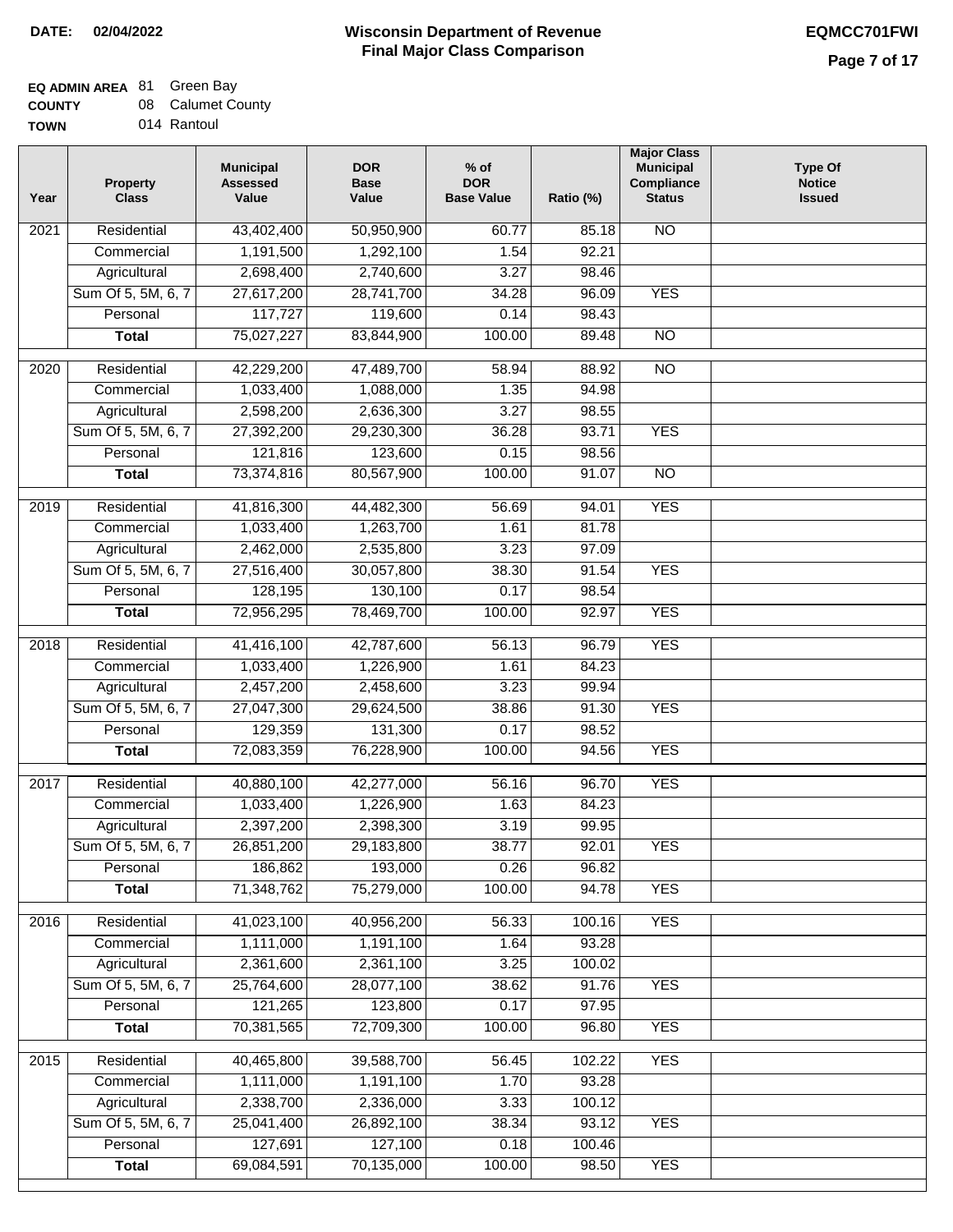# **EQ ADMIN AREA** 81 Green Bay

**COUNTY TOWN** 08 Calumet County 016 Stockbridge

| Year             | <b>Property</b><br><b>Class</b> | <b>Municipal</b><br><b>Assessed</b><br>Value | <b>DOR</b><br><b>Base</b><br>Value | $%$ of<br><b>DOR</b><br><b>Base Value</b> | Ratio (%) | <b>Major Class</b><br><b>Municipal</b><br><b>Compliance</b><br><b>Status</b> | <b>Type Of</b><br><b>Notice</b><br><b>Issued</b> |
|------------------|---------------------------------|----------------------------------------------|------------------------------------|-------------------------------------------|-----------|------------------------------------------------------------------------------|--------------------------------------------------|
| 2021             | Residential                     | 160,922,600                                  | 174,944,800                        | 86.13                                     | 91.98     | <b>YES</b>                                                                   |                                                  |
|                  | Commercial                      | 5,955,000                                    | 6,246,500                          | 3.08                                      | 95.33     |                                                                              |                                                  |
|                  | Agricultural                    | 2,968,500                                    | 3,060,300                          | 1.51                                      | 97.00     |                                                                              |                                                  |
|                  | Sum Of 5, 5M, 6, 7              | 20,236,600                                   | 18,688,900                         | 9.20                                      | 108.28    |                                                                              |                                                  |
|                  | Personal                        | 179,300                                      | 184,800                            | 0.09                                      | 97.02     |                                                                              |                                                  |
|                  | <b>Total</b>                    | 190,262,000                                  | 203,125,300                        | 100.00                                    | 93.67     | <b>YES</b>                                                                   |                                                  |
| 2020             | Residential                     | 159,962,500                                  | 158,258,500                        | 84.91                                     | 101.08    | <b>YES</b>                                                                   |                                                  |
|                  | Commercial                      | 6,015,600                                    | 6,065,100                          | 3.25                                      | 99.18     |                                                                              |                                                  |
|                  | Agricultural                    | 2,940,500                                    | 2,937,800                          | 1.58                                      | 100.09    |                                                                              |                                                  |
|                  | Sum Of 5, 5M, 6, 7              | 20,086,000                                   | 18,927,800                         | 10.16                                     | 106.12    | <b>YES</b>                                                                   |                                                  |
|                  | Personal                        | 186,000                                      | 186,000                            | 0.10                                      | 100.00    |                                                                              |                                                  |
|                  | <b>Total</b>                    | 189,190,600                                  | 186,375,200                        | 100.00                                    | 101.51    | <b>YES</b>                                                                   |                                                  |
| $\frac{1}{2019}$ | Residential                     | 141, 191, 500                                | 144,684,700                        | 83.40                                     | 97.59     | <b>YES</b>                                                                   |                                                  |
|                  | Commercial                      | 5,169,100                                    | 5,871,700                          | 3.38                                      | 88.03     |                                                                              |                                                  |
|                  | Agricultural                    | 2,798,800                                    | 2,882,400                          | 1.66                                      | 97.10     |                                                                              |                                                  |
|                  |                                 |                                              |                                    |                                           |           |                                                                              |                                                  |
|                  | Sum Of 5, 5M, 6, 7              | 17,581,200                                   | 19,833,800                         | 11.43                                     | 88.64     | $\overline{NO}$                                                              |                                                  |
|                  | Personal                        | 195,700                                      | 201,700                            | 0.12                                      | 97.03     |                                                                              |                                                  |
|                  | <b>Total</b>                    | 166,936,300                                  | 173,474,300                        | 100.00                                    | 96.23     | $\overline{NO}$                                                              | 2nd Notice of Non-Compliance                     |
| 2018             | Residential                     | 139,343,700                                  | 133,521,300                        | 82.64                                     | 104.36    | <b>YES</b>                                                                   |                                                  |
|                  | Commercial                      | 5,132,300                                    | 5,517,700                          | 3.42                                      | 93.02     |                                                                              |                                                  |
|                  | Agricultural                    | 2,745,300                                    | 2,799,200                          | 1.73                                      | 98.07     |                                                                              |                                                  |
|                  | Sum Of 5, 5M, 6, 7              | 17,515,200                                   | 19,580,800                         | 12.12                                     | 89.45     | <b>NO</b>                                                                    |                                                  |
|                  | Personal                        | 138,800                                      | 141,700                            | 0.09                                      | 97.95     |                                                                              |                                                  |
|                  | <b>Total</b>                    | 164,875,300                                  | 161,560,700                        | 100.00                                    | 102.05    | <b>NO</b>                                                                    | 1st Notice of Non-Compliance                     |
| 2017             | Residential                     | 138,409,900                                  | 139,286,100                        | 82.87                                     | 99.37     | <b>YES</b>                                                                   |                                                  |
|                  | Commercial                      | 5,153,800                                    | 5,517,700                          | 3.28                                      | 93.40     |                                                                              |                                                  |
|                  | Agricultural                    | 2,733,900                                    | 2,731,200                          | 1.63                                      | 100.10    |                                                                              |                                                  |
|                  | Sum Of 5, 5M, 6, 7              | 17,656,300                                   | 19,852,400                         | 11.81                                     | 88.94     | <b>NO</b>                                                                    |                                                  |
|                  | Personal                        | 682,300                                      | 682,300                            | 0.41                                      | 100.00    |                                                                              |                                                  |
|                  | <b>Total</b>                    | 164,636,200                                  | 168,069,700                        | 100.00                                    | 97.96     | $\overline{NO}$                                                              |                                                  |
| 2016             | Residential                     | 137,393,200                                  | 137,855,200                        | 82.86                                     | 99.66     | <b>YES</b>                                                                   |                                                  |
|                  | Commercial                      | 4,865,900                                    | 5,238,400                          | 3.15                                      | 92.89     |                                                                              |                                                  |
|                  | Agricultural                    | 2,698,900                                    | 2,690,200                          | 1.62                                      | 100.32    |                                                                              |                                                  |
|                  | Sum Of 5, 5M, 6, 7              | 17,631,400                                   | 19,861,800                         | 11.94                                     | 88.77     | N <sub>O</sub>                                                               |                                                  |
|                  | Personal                        | 734,400                                      | 734,400                            | 0.44                                      | 100.00    |                                                                              |                                                  |
|                  | <b>Total</b>                    | 163,323,800                                  | 166,380,000                        | 100.00                                    | 98.16     | N <sub>O</sub>                                                               |                                                  |
| 2015             | Residential                     | 136,354,000                                  | 136,725,400                        | 83.15                                     | 99.73     | <b>YES</b>                                                                   |                                                  |
|                  | Commercial                      | 4,491,700                                    | 4,864,200                          | 2.96                                      | 92.34     |                                                                              |                                                  |
|                  | Agricultural                    | 2,655,600                                    | 2,651,600                          | 1.61                                      | 100.15    |                                                                              |                                                  |
|                  | Sum Of 5, 5M, 6, 7              | 17,337,600                                   | 19,404,500                         | 11.80                                     | 89.35     | NO                                                                           |                                                  |
|                  | Personal                        | 792,800                                      | 792,800                            | 0.48                                      | 100.00    |                                                                              |                                                  |
|                  | <b>Total</b>                    | 161,631,700                                  | 164,438,500                        | 100.00                                    | 98.29     | $\overline{NO}$                                                              |                                                  |
|                  |                                 |                                              |                                    |                                           |           |                                                                              |                                                  |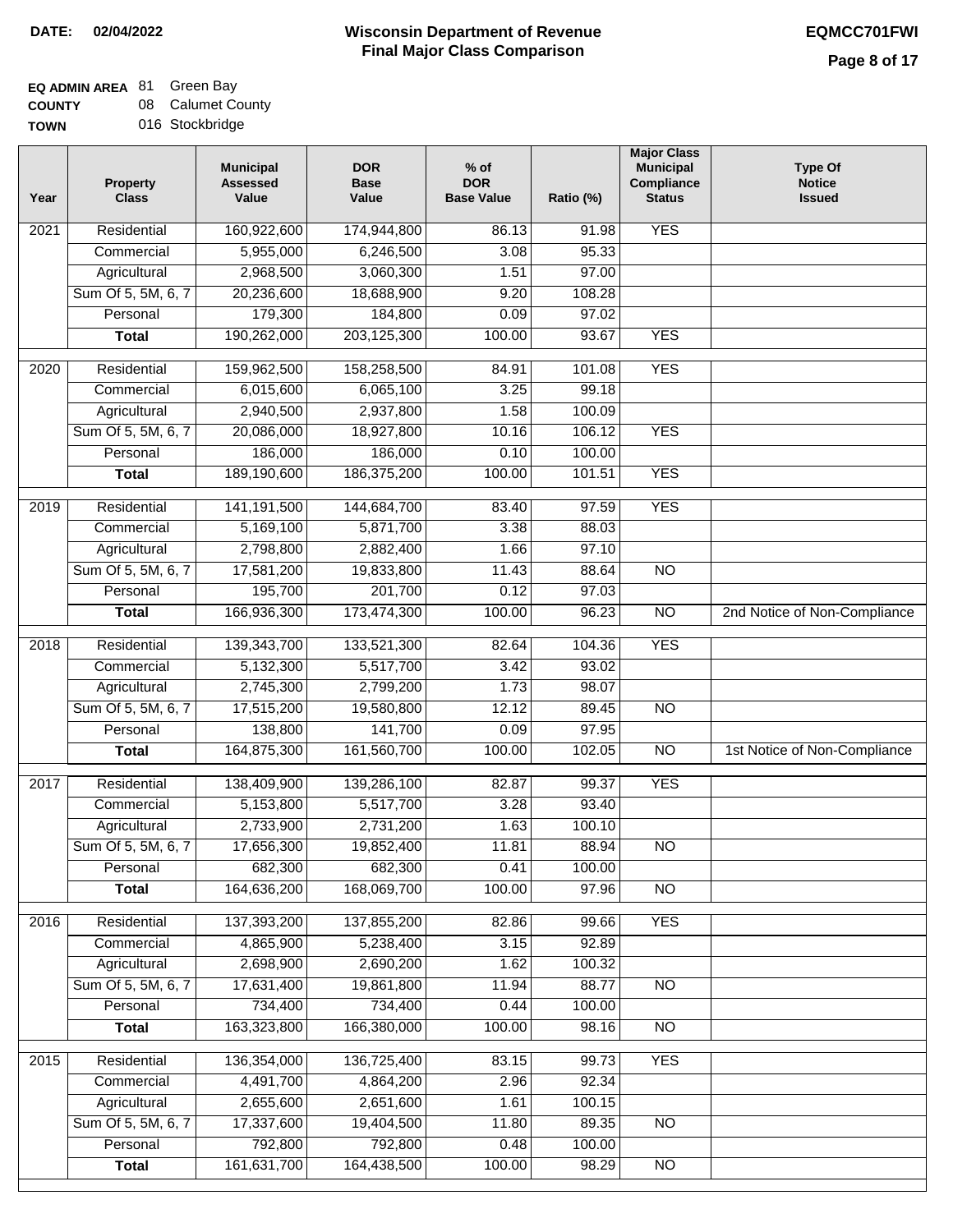# **EQ ADMIN AREA** 81 Green Bay

**COUNTY TOWN** 08 Calumet County

| ື | vuunivu       |
|---|---------------|
|   | 018 Woodville |

| <b>YES</b><br>Residential<br>63,055,600<br>62,933,100<br>67.81<br>100.19<br>2021<br>2,566,700<br>2,171,300<br>2.34<br>118.21<br>Commercial<br>3,550,100<br>3,695,300<br>3.98<br>96.07<br>Agricultural<br>Sum Of 5, 5M, 6, 7<br>26,078,300<br>23,809,400<br>25.65<br>109.53<br><b>YES</b><br>Personal<br>196,107<br>204,300<br>0.22<br>95.99<br>92,813,400<br>100.00<br>102.84<br><b>YES</b><br>95,446,807<br><b>Total</b><br>$\overline{2020}$<br>Residential<br>39,107,100<br>53,831,200<br>72.65<br>$\overline{NO}$<br>64.77<br>69.21<br>Commercial<br>1,420,200<br>2,052,100<br>2.47<br>3,602,400<br>3,752,800<br>4.52<br>95.99<br>Agricultural<br>Sum Of 5, 5M, 6, 7<br>23,280,700<br>97.04<br><b>YES</b><br>22,591,900<br>28.01<br>192,900<br>Personal<br>185,216<br>0.23<br>96.02<br>83,109,700<br>$\overline{NO}$<br><b>Total</b><br>66,906,816<br>100.00<br>80.50<br>1st Notice of Non-Compliance<br>$\overline{NO}$<br>$\frac{2019}{ }$<br>Residential<br>47,095,900<br>38,936,800<br>60.49<br>82.68<br>2.60<br>70.27<br>Commercial<br>1,420,200<br>2,021,000<br>3,501,000<br>3,603,700<br>97.15<br>Agricultural<br>4.63<br>Sum Of 5, 5M, 6, 7<br>24,946,200<br>32.04<br><b>YES</b><br>22,667,500<br>90.87<br>0.24<br>Personal<br>181,944<br>189,500<br>96.01<br>66,707,444<br>77,856,300<br>100.00<br>85.68<br>$\overline{NO}$<br><b>Total</b><br>$\overline{NO}$<br>Residential<br>38,445,200<br>43,952,600<br>59.02<br>87.47<br>2018<br>2.71<br>Commercial<br>1,420,200<br>2,021,000<br>70.27<br>Agricultural<br>3,502,800<br>3,504,700<br>4.71<br>99.95<br>Sum Of 5, 5M, 6, 7<br>33.32<br>91.26<br><b>YES</b><br>22,643,200<br>24,811,200<br>Personal<br>168,222<br>175,300<br>0.24<br>95.96<br>66,179,622<br>74,464,800<br>100.00<br>88.87<br>N <sub>O</sub><br><b>Total</b><br>Residential<br>37,808,200<br>42,636,100<br>58.40<br>88.68<br>$\overline{NO}$<br>2017<br>2.71<br>1,420,200<br>1,981,400<br>71.68<br>Commercial<br>99.77<br>3,418,300<br>3,426,300<br>4.69<br>Agricultural<br>Sum Of 5, 5M, 6, 7<br>22,644,300<br>24,735,800<br>33.88<br>91.54<br><b>YES</b><br>Personal<br>204,541<br>224,800<br>0.31<br>90.99<br>NO<br>65,495,541<br>73,004,400<br>100.00<br>89.71<br><b>Total</b><br><b>YES</b><br>2016<br>Residential<br>41,025,400<br>57.05<br>91.28<br>37,448,800<br>2.72<br>Commercial<br>1,444,500<br>1,957,000<br>73.81<br>3,377,800<br>3,377,500<br>4.70<br>Agricultural<br>100.01<br>Sum Of 5, 5M, 6, 7<br>23,157,600<br>25,297,400<br>35.18<br>91.54<br><b>YES</b><br>249,400<br>Personal<br>231,935<br>0.35<br>93.00<br>65,660,635<br>71,906,700<br>100.00<br>91.31<br><b>YES</b><br><b>Total</b><br>36,737,700<br><b>YES</b><br>2015<br>Residential<br>39,471,600<br>56.79<br>93.07<br>1,957,000<br>2.82<br>73.81<br>Commercial<br>1,444,500<br>Agricultural<br>3,141,500<br>3,346,200<br>4.81<br>93.88<br>Sum Of 5, 5M, 6, 7<br>22,790,000<br>24,527,100<br>35.29<br>92.92<br><b>YES</b><br>Personal<br>186,519<br>198,700<br>0.29<br>93.87 | Year | <b>Property</b><br><b>Class</b> | <b>Municipal</b><br><b>Assessed</b><br>Value | <b>DOR</b><br><b>Base</b><br>Value | $%$ of<br><b>DOR</b><br><b>Base Value</b> | Ratio (%) | <b>Major Class</b><br><b>Municipal</b><br>Compliance<br><b>Status</b> | <b>Type Of</b><br><b>Notice</b><br><b>Issued</b> |
|----------------------------------------------------------------------------------------------------------------------------------------------------------------------------------------------------------------------------------------------------------------------------------------------------------------------------------------------------------------------------------------------------------------------------------------------------------------------------------------------------------------------------------------------------------------------------------------------------------------------------------------------------------------------------------------------------------------------------------------------------------------------------------------------------------------------------------------------------------------------------------------------------------------------------------------------------------------------------------------------------------------------------------------------------------------------------------------------------------------------------------------------------------------------------------------------------------------------------------------------------------------------------------------------------------------------------------------------------------------------------------------------------------------------------------------------------------------------------------------------------------------------------------------------------------------------------------------------------------------------------------------------------------------------------------------------------------------------------------------------------------------------------------------------------------------------------------------------------------------------------------------------------------------------------------------------------------------------------------------------------------------------------------------------------------------------------------------------------------------------------------------------------------------------------------------------------------------------------------------------------------------------------------------------------------------------------------------------------------------------------------------------------------------------------------------------------------------------------------------------------------------------------------------------------------------------------------------------------------------------------------------------------------------------------------------------------------------------------------------------------------------------------------------------------------------------------------------------------------------------------------------------------------------------------------------------------------------------------------------|------|---------------------------------|----------------------------------------------|------------------------------------|-------------------------------------------|-----------|-----------------------------------------------------------------------|--------------------------------------------------|
|                                                                                                                                                                                                                                                                                                                                                                                                                                                                                                                                                                                                                                                                                                                                                                                                                                                                                                                                                                                                                                                                                                                                                                                                                                                                                                                                                                                                                                                                                                                                                                                                                                                                                                                                                                                                                                                                                                                                                                                                                                                                                                                                                                                                                                                                                                                                                                                                                                                                                                                                                                                                                                                                                                                                                                                                                                                                                                                                                                                        |      |                                 |                                              |                                    |                                           |           |                                                                       |                                                  |
|                                                                                                                                                                                                                                                                                                                                                                                                                                                                                                                                                                                                                                                                                                                                                                                                                                                                                                                                                                                                                                                                                                                                                                                                                                                                                                                                                                                                                                                                                                                                                                                                                                                                                                                                                                                                                                                                                                                                                                                                                                                                                                                                                                                                                                                                                                                                                                                                                                                                                                                                                                                                                                                                                                                                                                                                                                                                                                                                                                                        |      |                                 |                                              |                                    |                                           |           |                                                                       |                                                  |
|                                                                                                                                                                                                                                                                                                                                                                                                                                                                                                                                                                                                                                                                                                                                                                                                                                                                                                                                                                                                                                                                                                                                                                                                                                                                                                                                                                                                                                                                                                                                                                                                                                                                                                                                                                                                                                                                                                                                                                                                                                                                                                                                                                                                                                                                                                                                                                                                                                                                                                                                                                                                                                                                                                                                                                                                                                                                                                                                                                                        |      |                                 |                                              |                                    |                                           |           |                                                                       |                                                  |
|                                                                                                                                                                                                                                                                                                                                                                                                                                                                                                                                                                                                                                                                                                                                                                                                                                                                                                                                                                                                                                                                                                                                                                                                                                                                                                                                                                                                                                                                                                                                                                                                                                                                                                                                                                                                                                                                                                                                                                                                                                                                                                                                                                                                                                                                                                                                                                                                                                                                                                                                                                                                                                                                                                                                                                                                                                                                                                                                                                                        |      |                                 |                                              |                                    |                                           |           |                                                                       |                                                  |
|                                                                                                                                                                                                                                                                                                                                                                                                                                                                                                                                                                                                                                                                                                                                                                                                                                                                                                                                                                                                                                                                                                                                                                                                                                                                                                                                                                                                                                                                                                                                                                                                                                                                                                                                                                                                                                                                                                                                                                                                                                                                                                                                                                                                                                                                                                                                                                                                                                                                                                                                                                                                                                                                                                                                                                                                                                                                                                                                                                                        |      |                                 |                                              |                                    |                                           |           |                                                                       |                                                  |
|                                                                                                                                                                                                                                                                                                                                                                                                                                                                                                                                                                                                                                                                                                                                                                                                                                                                                                                                                                                                                                                                                                                                                                                                                                                                                                                                                                                                                                                                                                                                                                                                                                                                                                                                                                                                                                                                                                                                                                                                                                                                                                                                                                                                                                                                                                                                                                                                                                                                                                                                                                                                                                                                                                                                                                                                                                                                                                                                                                                        |      |                                 |                                              |                                    |                                           |           |                                                                       |                                                  |
|                                                                                                                                                                                                                                                                                                                                                                                                                                                                                                                                                                                                                                                                                                                                                                                                                                                                                                                                                                                                                                                                                                                                                                                                                                                                                                                                                                                                                                                                                                                                                                                                                                                                                                                                                                                                                                                                                                                                                                                                                                                                                                                                                                                                                                                                                                                                                                                                                                                                                                                                                                                                                                                                                                                                                                                                                                                                                                                                                                                        |      |                                 |                                              |                                    |                                           |           |                                                                       |                                                  |
|                                                                                                                                                                                                                                                                                                                                                                                                                                                                                                                                                                                                                                                                                                                                                                                                                                                                                                                                                                                                                                                                                                                                                                                                                                                                                                                                                                                                                                                                                                                                                                                                                                                                                                                                                                                                                                                                                                                                                                                                                                                                                                                                                                                                                                                                                                                                                                                                                                                                                                                                                                                                                                                                                                                                                                                                                                                                                                                                                                                        |      |                                 |                                              |                                    |                                           |           |                                                                       |                                                  |
|                                                                                                                                                                                                                                                                                                                                                                                                                                                                                                                                                                                                                                                                                                                                                                                                                                                                                                                                                                                                                                                                                                                                                                                                                                                                                                                                                                                                                                                                                                                                                                                                                                                                                                                                                                                                                                                                                                                                                                                                                                                                                                                                                                                                                                                                                                                                                                                                                                                                                                                                                                                                                                                                                                                                                                                                                                                                                                                                                                                        |      |                                 |                                              |                                    |                                           |           |                                                                       |                                                  |
|                                                                                                                                                                                                                                                                                                                                                                                                                                                                                                                                                                                                                                                                                                                                                                                                                                                                                                                                                                                                                                                                                                                                                                                                                                                                                                                                                                                                                                                                                                                                                                                                                                                                                                                                                                                                                                                                                                                                                                                                                                                                                                                                                                                                                                                                                                                                                                                                                                                                                                                                                                                                                                                                                                                                                                                                                                                                                                                                                                                        |      |                                 |                                              |                                    |                                           |           |                                                                       |                                                  |
|                                                                                                                                                                                                                                                                                                                                                                                                                                                                                                                                                                                                                                                                                                                                                                                                                                                                                                                                                                                                                                                                                                                                                                                                                                                                                                                                                                                                                                                                                                                                                                                                                                                                                                                                                                                                                                                                                                                                                                                                                                                                                                                                                                                                                                                                                                                                                                                                                                                                                                                                                                                                                                                                                                                                                                                                                                                                                                                                                                                        |      |                                 |                                              |                                    |                                           |           |                                                                       |                                                  |
|                                                                                                                                                                                                                                                                                                                                                                                                                                                                                                                                                                                                                                                                                                                                                                                                                                                                                                                                                                                                                                                                                                                                                                                                                                                                                                                                                                                                                                                                                                                                                                                                                                                                                                                                                                                                                                                                                                                                                                                                                                                                                                                                                                                                                                                                                                                                                                                                                                                                                                                                                                                                                                                                                                                                                                                                                                                                                                                                                                                        |      |                                 |                                              |                                    |                                           |           |                                                                       |                                                  |
|                                                                                                                                                                                                                                                                                                                                                                                                                                                                                                                                                                                                                                                                                                                                                                                                                                                                                                                                                                                                                                                                                                                                                                                                                                                                                                                                                                                                                                                                                                                                                                                                                                                                                                                                                                                                                                                                                                                                                                                                                                                                                                                                                                                                                                                                                                                                                                                                                                                                                                                                                                                                                                                                                                                                                                                                                                                                                                                                                                                        |      |                                 |                                              |                                    |                                           |           |                                                                       |                                                  |
|                                                                                                                                                                                                                                                                                                                                                                                                                                                                                                                                                                                                                                                                                                                                                                                                                                                                                                                                                                                                                                                                                                                                                                                                                                                                                                                                                                                                                                                                                                                                                                                                                                                                                                                                                                                                                                                                                                                                                                                                                                                                                                                                                                                                                                                                                                                                                                                                                                                                                                                                                                                                                                                                                                                                                                                                                                                                                                                                                                                        |      |                                 |                                              |                                    |                                           |           |                                                                       |                                                  |
|                                                                                                                                                                                                                                                                                                                                                                                                                                                                                                                                                                                                                                                                                                                                                                                                                                                                                                                                                                                                                                                                                                                                                                                                                                                                                                                                                                                                                                                                                                                                                                                                                                                                                                                                                                                                                                                                                                                                                                                                                                                                                                                                                                                                                                                                                                                                                                                                                                                                                                                                                                                                                                                                                                                                                                                                                                                                                                                                                                                        |      |                                 |                                              |                                    |                                           |           |                                                                       |                                                  |
|                                                                                                                                                                                                                                                                                                                                                                                                                                                                                                                                                                                                                                                                                                                                                                                                                                                                                                                                                                                                                                                                                                                                                                                                                                                                                                                                                                                                                                                                                                                                                                                                                                                                                                                                                                                                                                                                                                                                                                                                                                                                                                                                                                                                                                                                                                                                                                                                                                                                                                                                                                                                                                                                                                                                                                                                                                                                                                                                                                                        |      |                                 |                                              |                                    |                                           |           |                                                                       |                                                  |
|                                                                                                                                                                                                                                                                                                                                                                                                                                                                                                                                                                                                                                                                                                                                                                                                                                                                                                                                                                                                                                                                                                                                                                                                                                                                                                                                                                                                                                                                                                                                                                                                                                                                                                                                                                                                                                                                                                                                                                                                                                                                                                                                                                                                                                                                                                                                                                                                                                                                                                                                                                                                                                                                                                                                                                                                                                                                                                                                                                                        |      |                                 |                                              |                                    |                                           |           |                                                                       |                                                  |
|                                                                                                                                                                                                                                                                                                                                                                                                                                                                                                                                                                                                                                                                                                                                                                                                                                                                                                                                                                                                                                                                                                                                                                                                                                                                                                                                                                                                                                                                                                                                                                                                                                                                                                                                                                                                                                                                                                                                                                                                                                                                                                                                                                                                                                                                                                                                                                                                                                                                                                                                                                                                                                                                                                                                                                                                                                                                                                                                                                                        |      |                                 |                                              |                                    |                                           |           |                                                                       |                                                  |
|                                                                                                                                                                                                                                                                                                                                                                                                                                                                                                                                                                                                                                                                                                                                                                                                                                                                                                                                                                                                                                                                                                                                                                                                                                                                                                                                                                                                                                                                                                                                                                                                                                                                                                                                                                                                                                                                                                                                                                                                                                                                                                                                                                                                                                                                                                                                                                                                                                                                                                                                                                                                                                                                                                                                                                                                                                                                                                                                                                                        |      |                                 |                                              |                                    |                                           |           |                                                                       |                                                  |
|                                                                                                                                                                                                                                                                                                                                                                                                                                                                                                                                                                                                                                                                                                                                                                                                                                                                                                                                                                                                                                                                                                                                                                                                                                                                                                                                                                                                                                                                                                                                                                                                                                                                                                                                                                                                                                                                                                                                                                                                                                                                                                                                                                                                                                                                                                                                                                                                                                                                                                                                                                                                                                                                                                                                                                                                                                                                                                                                                                                        |      |                                 |                                              |                                    |                                           |           |                                                                       |                                                  |
|                                                                                                                                                                                                                                                                                                                                                                                                                                                                                                                                                                                                                                                                                                                                                                                                                                                                                                                                                                                                                                                                                                                                                                                                                                                                                                                                                                                                                                                                                                                                                                                                                                                                                                                                                                                                                                                                                                                                                                                                                                                                                                                                                                                                                                                                                                                                                                                                                                                                                                                                                                                                                                                                                                                                                                                                                                                                                                                                                                                        |      |                                 |                                              |                                    |                                           |           |                                                                       |                                                  |
|                                                                                                                                                                                                                                                                                                                                                                                                                                                                                                                                                                                                                                                                                                                                                                                                                                                                                                                                                                                                                                                                                                                                                                                                                                                                                                                                                                                                                                                                                                                                                                                                                                                                                                                                                                                                                                                                                                                                                                                                                                                                                                                                                                                                                                                                                                                                                                                                                                                                                                                                                                                                                                                                                                                                                                                                                                                                                                                                                                                        |      |                                 |                                              |                                    |                                           |           |                                                                       |                                                  |
|                                                                                                                                                                                                                                                                                                                                                                                                                                                                                                                                                                                                                                                                                                                                                                                                                                                                                                                                                                                                                                                                                                                                                                                                                                                                                                                                                                                                                                                                                                                                                                                                                                                                                                                                                                                                                                                                                                                                                                                                                                                                                                                                                                                                                                                                                                                                                                                                                                                                                                                                                                                                                                                                                                                                                                                                                                                                                                                                                                                        |      |                                 |                                              |                                    |                                           |           |                                                                       |                                                  |
|                                                                                                                                                                                                                                                                                                                                                                                                                                                                                                                                                                                                                                                                                                                                                                                                                                                                                                                                                                                                                                                                                                                                                                                                                                                                                                                                                                                                                                                                                                                                                                                                                                                                                                                                                                                                                                                                                                                                                                                                                                                                                                                                                                                                                                                                                                                                                                                                                                                                                                                                                                                                                                                                                                                                                                                                                                                                                                                                                                                        |      |                                 |                                              |                                    |                                           |           |                                                                       |                                                  |
|                                                                                                                                                                                                                                                                                                                                                                                                                                                                                                                                                                                                                                                                                                                                                                                                                                                                                                                                                                                                                                                                                                                                                                                                                                                                                                                                                                                                                                                                                                                                                                                                                                                                                                                                                                                                                                                                                                                                                                                                                                                                                                                                                                                                                                                                                                                                                                                                                                                                                                                                                                                                                                                                                                                                                                                                                                                                                                                                                                                        |      |                                 |                                              |                                    |                                           |           |                                                                       |                                                  |
|                                                                                                                                                                                                                                                                                                                                                                                                                                                                                                                                                                                                                                                                                                                                                                                                                                                                                                                                                                                                                                                                                                                                                                                                                                                                                                                                                                                                                                                                                                                                                                                                                                                                                                                                                                                                                                                                                                                                                                                                                                                                                                                                                                                                                                                                                                                                                                                                                                                                                                                                                                                                                                                                                                                                                                                                                                                                                                                                                                                        |      |                                 |                                              |                                    |                                           |           |                                                                       |                                                  |
|                                                                                                                                                                                                                                                                                                                                                                                                                                                                                                                                                                                                                                                                                                                                                                                                                                                                                                                                                                                                                                                                                                                                                                                                                                                                                                                                                                                                                                                                                                                                                                                                                                                                                                                                                                                                                                                                                                                                                                                                                                                                                                                                                                                                                                                                                                                                                                                                                                                                                                                                                                                                                                                                                                                                                                                                                                                                                                                                                                                        |      |                                 |                                              |                                    |                                           |           |                                                                       |                                                  |
|                                                                                                                                                                                                                                                                                                                                                                                                                                                                                                                                                                                                                                                                                                                                                                                                                                                                                                                                                                                                                                                                                                                                                                                                                                                                                                                                                                                                                                                                                                                                                                                                                                                                                                                                                                                                                                                                                                                                                                                                                                                                                                                                                                                                                                                                                                                                                                                                                                                                                                                                                                                                                                                                                                                                                                                                                                                                                                                                                                                        |      |                                 |                                              |                                    |                                           |           |                                                                       |                                                  |
|                                                                                                                                                                                                                                                                                                                                                                                                                                                                                                                                                                                                                                                                                                                                                                                                                                                                                                                                                                                                                                                                                                                                                                                                                                                                                                                                                                                                                                                                                                                                                                                                                                                                                                                                                                                                                                                                                                                                                                                                                                                                                                                                                                                                                                                                                                                                                                                                                                                                                                                                                                                                                                                                                                                                                                                                                                                                                                                                                                                        |      |                                 |                                              |                                    |                                           |           |                                                                       |                                                  |
|                                                                                                                                                                                                                                                                                                                                                                                                                                                                                                                                                                                                                                                                                                                                                                                                                                                                                                                                                                                                                                                                                                                                                                                                                                                                                                                                                                                                                                                                                                                                                                                                                                                                                                                                                                                                                                                                                                                                                                                                                                                                                                                                                                                                                                                                                                                                                                                                                                                                                                                                                                                                                                                                                                                                                                                                                                                                                                                                                                                        |      |                                 |                                              |                                    |                                           |           |                                                                       |                                                  |
|                                                                                                                                                                                                                                                                                                                                                                                                                                                                                                                                                                                                                                                                                                                                                                                                                                                                                                                                                                                                                                                                                                                                                                                                                                                                                                                                                                                                                                                                                                                                                                                                                                                                                                                                                                                                                                                                                                                                                                                                                                                                                                                                                                                                                                                                                                                                                                                                                                                                                                                                                                                                                                                                                                                                                                                                                                                                                                                                                                                        |      |                                 |                                              |                                    |                                           |           |                                                                       |                                                  |
|                                                                                                                                                                                                                                                                                                                                                                                                                                                                                                                                                                                                                                                                                                                                                                                                                                                                                                                                                                                                                                                                                                                                                                                                                                                                                                                                                                                                                                                                                                                                                                                                                                                                                                                                                                                                                                                                                                                                                                                                                                                                                                                                                                                                                                                                                                                                                                                                                                                                                                                                                                                                                                                                                                                                                                                                                                                                                                                                                                                        |      |                                 |                                              |                                    |                                           |           |                                                                       |                                                  |
|                                                                                                                                                                                                                                                                                                                                                                                                                                                                                                                                                                                                                                                                                                                                                                                                                                                                                                                                                                                                                                                                                                                                                                                                                                                                                                                                                                                                                                                                                                                                                                                                                                                                                                                                                                                                                                                                                                                                                                                                                                                                                                                                                                                                                                                                                                                                                                                                                                                                                                                                                                                                                                                                                                                                                                                                                                                                                                                                                                                        |      |                                 |                                              |                                    |                                           |           |                                                                       |                                                  |
|                                                                                                                                                                                                                                                                                                                                                                                                                                                                                                                                                                                                                                                                                                                                                                                                                                                                                                                                                                                                                                                                                                                                                                                                                                                                                                                                                                                                                                                                                                                                                                                                                                                                                                                                                                                                                                                                                                                                                                                                                                                                                                                                                                                                                                                                                                                                                                                                                                                                                                                                                                                                                                                                                                                                                                                                                                                                                                                                                                                        |      |                                 |                                              |                                    |                                           |           |                                                                       |                                                  |
|                                                                                                                                                                                                                                                                                                                                                                                                                                                                                                                                                                                                                                                                                                                                                                                                                                                                                                                                                                                                                                                                                                                                                                                                                                                                                                                                                                                                                                                                                                                                                                                                                                                                                                                                                                                                                                                                                                                                                                                                                                                                                                                                                                                                                                                                                                                                                                                                                                                                                                                                                                                                                                                                                                                                                                                                                                                                                                                                                                                        |      |                                 |                                              |                                    |                                           |           |                                                                       |                                                  |
|                                                                                                                                                                                                                                                                                                                                                                                                                                                                                                                                                                                                                                                                                                                                                                                                                                                                                                                                                                                                                                                                                                                                                                                                                                                                                                                                                                                                                                                                                                                                                                                                                                                                                                                                                                                                                                                                                                                                                                                                                                                                                                                                                                                                                                                                                                                                                                                                                                                                                                                                                                                                                                                                                                                                                                                                                                                                                                                                                                                        |      |                                 |                                              |                                    |                                           |           |                                                                       |                                                  |
|                                                                                                                                                                                                                                                                                                                                                                                                                                                                                                                                                                                                                                                                                                                                                                                                                                                                                                                                                                                                                                                                                                                                                                                                                                                                                                                                                                                                                                                                                                                                                                                                                                                                                                                                                                                                                                                                                                                                                                                                                                                                                                                                                                                                                                                                                                                                                                                                                                                                                                                                                                                                                                                                                                                                                                                                                                                                                                                                                                                        |      |                                 |                                              |                                    |                                           |           |                                                                       |                                                  |
|                                                                                                                                                                                                                                                                                                                                                                                                                                                                                                                                                                                                                                                                                                                                                                                                                                                                                                                                                                                                                                                                                                                                                                                                                                                                                                                                                                                                                                                                                                                                                                                                                                                                                                                                                                                                                                                                                                                                                                                                                                                                                                                                                                                                                                                                                                                                                                                                                                                                                                                                                                                                                                                                                                                                                                                                                                                                                                                                                                                        |      |                                 |                                              |                                    |                                           |           |                                                                       |                                                  |
|                                                                                                                                                                                                                                                                                                                                                                                                                                                                                                                                                                                                                                                                                                                                                                                                                                                                                                                                                                                                                                                                                                                                                                                                                                                                                                                                                                                                                                                                                                                                                                                                                                                                                                                                                                                                                                                                                                                                                                                                                                                                                                                                                                                                                                                                                                                                                                                                                                                                                                                                                                                                                                                                                                                                                                                                                                                                                                                                                                                        |      |                                 |                                              |                                    |                                           |           |                                                                       |                                                  |
|                                                                                                                                                                                                                                                                                                                                                                                                                                                                                                                                                                                                                                                                                                                                                                                                                                                                                                                                                                                                                                                                                                                                                                                                                                                                                                                                                                                                                                                                                                                                                                                                                                                                                                                                                                                                                                                                                                                                                                                                                                                                                                                                                                                                                                                                                                                                                                                                                                                                                                                                                                                                                                                                                                                                                                                                                                                                                                                                                                                        |      |                                 |                                              |                                    |                                           |           |                                                                       |                                                  |
|                                                                                                                                                                                                                                                                                                                                                                                                                                                                                                                                                                                                                                                                                                                                                                                                                                                                                                                                                                                                                                                                                                                                                                                                                                                                                                                                                                                                                                                                                                                                                                                                                                                                                                                                                                                                                                                                                                                                                                                                                                                                                                                                                                                                                                                                                                                                                                                                                                                                                                                                                                                                                                                                                                                                                                                                                                                                                                                                                                                        |      |                                 |                                              |                                    |                                           |           |                                                                       |                                                  |
|                                                                                                                                                                                                                                                                                                                                                                                                                                                                                                                                                                                                                                                                                                                                                                                                                                                                                                                                                                                                                                                                                                                                                                                                                                                                                                                                                                                                                                                                                                                                                                                                                                                                                                                                                                                                                                                                                                                                                                                                                                                                                                                                                                                                                                                                                                                                                                                                                                                                                                                                                                                                                                                                                                                                                                                                                                                                                                                                                                                        |      |                                 |                                              |                                    |                                           |           |                                                                       |                                                  |
|                                                                                                                                                                                                                                                                                                                                                                                                                                                                                                                                                                                                                                                                                                                                                                                                                                                                                                                                                                                                                                                                                                                                                                                                                                                                                                                                                                                                                                                                                                                                                                                                                                                                                                                                                                                                                                                                                                                                                                                                                                                                                                                                                                                                                                                                                                                                                                                                                                                                                                                                                                                                                                                                                                                                                                                                                                                                                                                                                                                        |      | <b>Total</b>                    | 64,300,219                                   | 69,500,600                         | 100.00                                    | 92.52     | <b>YES</b>                                                            |                                                  |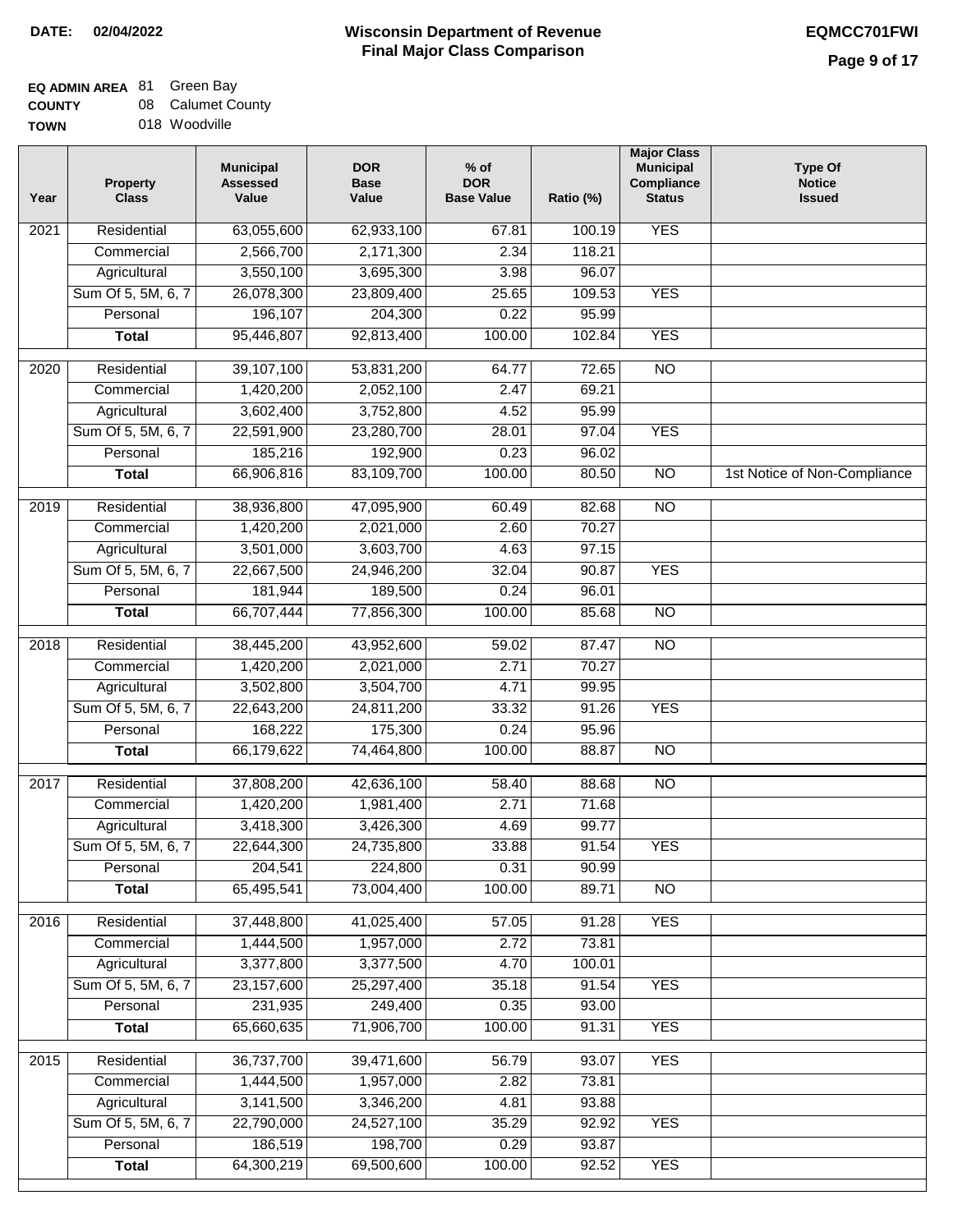### **Wisconsin Department of Revenue DATE: 02/04/2022 EQMCC701FWI Final Major Class Comparison**

## **Page 10 of 17**

| <b>EQ ADMIN AREA 81 Green Bay</b> |                   | 81 Green Bay        |
|-----------------------------------|-------------------|---------------------|
| <b>COUNTY</b>                     | 08 Calumet County | 44 Outagamie County |
| <b>VILLAGE</b>                    | 131 Harrison      | 131 Harrison        |

| Year              | <b>Property</b><br><b>Class</b> | <b>Municipal</b><br><b>Assessed</b><br>Value | <b>DOR</b><br><b>Base</b><br>Value | $%$ of<br><b>DOR</b><br><b>Base Value</b> | Ratio (%) | <b>Major Class</b><br><b>Municipal</b><br>Compliance<br><b>Status</b> | <b>Type Of</b><br><b>Notice</b><br><b>Issued</b> |
|-------------------|---------------------------------|----------------------------------------------|------------------------------------|-------------------------------------------|-----------|-----------------------------------------------------------------------|--------------------------------------------------|
| 2021              | Residential                     | 1,112,743,171                                | 1,210,667,500                      | 90.79                                     | 91.91     | <b>YES</b>                                                            |                                                  |
|                   | Commercial                      | 94,803,500                                   | 99,023,100                         | 7.43                                      | 95.74     |                                                                       |                                                  |
|                   | Agricultural                    | 2,372,400                                    | 2,600,000                          | 0.19                                      | 91.25     |                                                                       |                                                  |
|                   | Sum Of 5, 5M, 6, 7              | 18,344,900                                   | 19,290,900                         | 1.45                                      | 95.10     |                                                                       |                                                  |
|                   | Personal                        | 1,783,700                                    | 1,960,100                          | 0.15                                      | 91.00     |                                                                       |                                                  |
|                   | <b>Total</b>                    | 1,230,047,671                                | 1,333,541,600                      | 100.00                                    | 92.24     | <b>YES</b>                                                            |                                                  |
| 2020              | Residential                     | 1,084,370,647                                | 1,128,775,500                      | 90.82                                     | 96.07     | <b>YES</b>                                                            |                                                  |
|                   | Commercial                      | 83,860,100                                   | 89,694,300                         | 7.22                                      | 93.50     |                                                                       |                                                  |
|                   | Agricultural                    | 2,449,800                                    | 2,527,000                          | 0.20                                      | 96.94     |                                                                       |                                                  |
|                   | Sum Of 5, 5M, 6, 7              | 18,746,300                                   | 20,039,600                         | 1.61                                      | 93.55     |                                                                       |                                                  |
|                   | Personal                        | 1,758,200                                    | 1,812,600                          | 0.15                                      | 97.00     |                                                                       |                                                  |
|                   | <b>Total</b>                    | 1,191,185,047                                | 1,242,849,000                      | 100.00                                    | 95.84     | <b>YES</b>                                                            |                                                  |
| 2019              | Residential                     | 1,059,056,747                                | 1,066,191,200                      | 90.97                                     | 99.33     | <b>YES</b>                                                            |                                                  |
|                   | Commercial                      | 80,394,000                                   | 83,053,800                         | 7.09                                      | 96.80     |                                                                       |                                                  |
|                   | Agricultural                    | 2,432,200                                    | 2,428,500                          | 0.21                                      | 100.15    |                                                                       |                                                  |
|                   | Sum Of 5, 5M, 6, 7              | 18,466,600                                   | 18,601,700                         | 1.59                                      | 99.27     |                                                                       |                                                  |
|                   | Personal                        | 1,783,600                                    | 1,783,600                          | 0.15                                      | 100.00    |                                                                       |                                                  |
|                   | <b>Total</b>                    | 1,162,133,147                                | 1,172,058,800                      | 100.00                                    | 99.15     | <b>YES</b>                                                            |                                                  |
| 2018              | Residential                     | 855,394,540                                  | 990,164,400                        | 90.86                                     | 86.39     | $\overline{NO}$                                                       |                                                  |
|                   | Commercial                      | 69,864,700                                   | 77,350,700                         | 7.10                                      | 90.32     |                                                                       |                                                  |
|                   | Agricultural                    | 2,161,300                                    | 2,363,600                          | 0.22                                      | 91.44     |                                                                       |                                                  |
|                   | Sum Of 5, 5M, 6, 7              | 15,997,000                                   | 17,940,800                         | 1.65                                      | 89.17     |                                                                       |                                                  |
|                   | Personal                        | 1,652,200                                    | 1,943,800                          | 0.18                                      | 85.00     |                                                                       |                                                  |
|                   | <b>Total</b>                    | 945,069,740                                  | 1,089,763,300                      | 100.00                                    | 86.72     | <b>NO</b>                                                             |                                                  |
| $\overline{2017}$ | Residential                     | 801,547,100                                  | 882,868,000                        | 91.16                                     | 90.79     | <b>YES</b>                                                            |                                                  |
|                   | Commercial                      | 60,090,200                                   | 63,316,400                         | 6.54                                      | 94.90     |                                                                       |                                                  |
|                   | Agricultural                    | 2,116,800                                    | 2,278,100                          | 0.24                                      | 92.92     |                                                                       |                                                  |
|                   | Sum Of 5, 5M, 6, 7              | 15,568,600                                   | 17,338,400                         | 1.79                                      | 89.79     |                                                                       |                                                  |
|                   | Personal                        | 2,472,500                                    | 2,630,400                          | 0.27                                      | 94.00     |                                                                       |                                                  |
|                   | <b>Total</b>                    | 881,795,200                                  | 968,431,300                        | 100.00                                    | 91.05     | <b>YES</b>                                                            |                                                  |
| 2016              | Residential                     | 734,457,500                                  | 766,798,800                        | 91.58                                     | 95.78     | <b>YES</b>                                                            |                                                  |
|                   | Commercial                      | 48,303,200                                   | 49,080,200                         | 5.86                                      | 98.42     |                                                                       |                                                  |
|                   | Agricultural                    | 2,167,400                                    | 2,218,900                          | 0.26                                      | 97.68     |                                                                       |                                                  |
|                   | Sum Of 5, 5M, 6, 7              | 15,125,100                                   | 16,778,800                         | 2.00                                      | 90.14     |                                                                       |                                                  |
|                   | Personal                        | 2,393,400                                    | 2,467,500                          | 0.29                                      | 97.00     |                                                                       |                                                  |
|                   | <b>Total</b>                    | 802,446,600                                  | 837, 344, 200                      | 100.00                                    | 95.83     | <b>YES</b>                                                            |                                                  |
| 2015              | Residential                     | 715,829,200                                  | 738,350,100                        | 92.17                                     | 96.95     | <b>YES</b>                                                            |                                                  |
|                   | Commercial                      | 40,846,800                                   | 41,123,700                         | 5.13                                      | 99.33     | <b>YES</b>                                                            |                                                  |
|                   | Agricultural                    | 2,204,600                                    | 2,191,000                          | 0.27                                      | 100.62    |                                                                       |                                                  |
|                   | Sum Of 5, 5M, 6, 7              | 15,351,200                                   | 17,101,500                         | 2.13                                      | 89.77     |                                                                       |                                                  |
|                   | Personal                        | 2,291,700                                    | 2,289,400                          | 0.29                                      | 100.10    |                                                                       |                                                  |
|                   | <b>Total</b>                    | 776,523,500                                  | 801,055,700                        | 100.00                                    | 96.94     | <b>YES</b>                                                            |                                                  |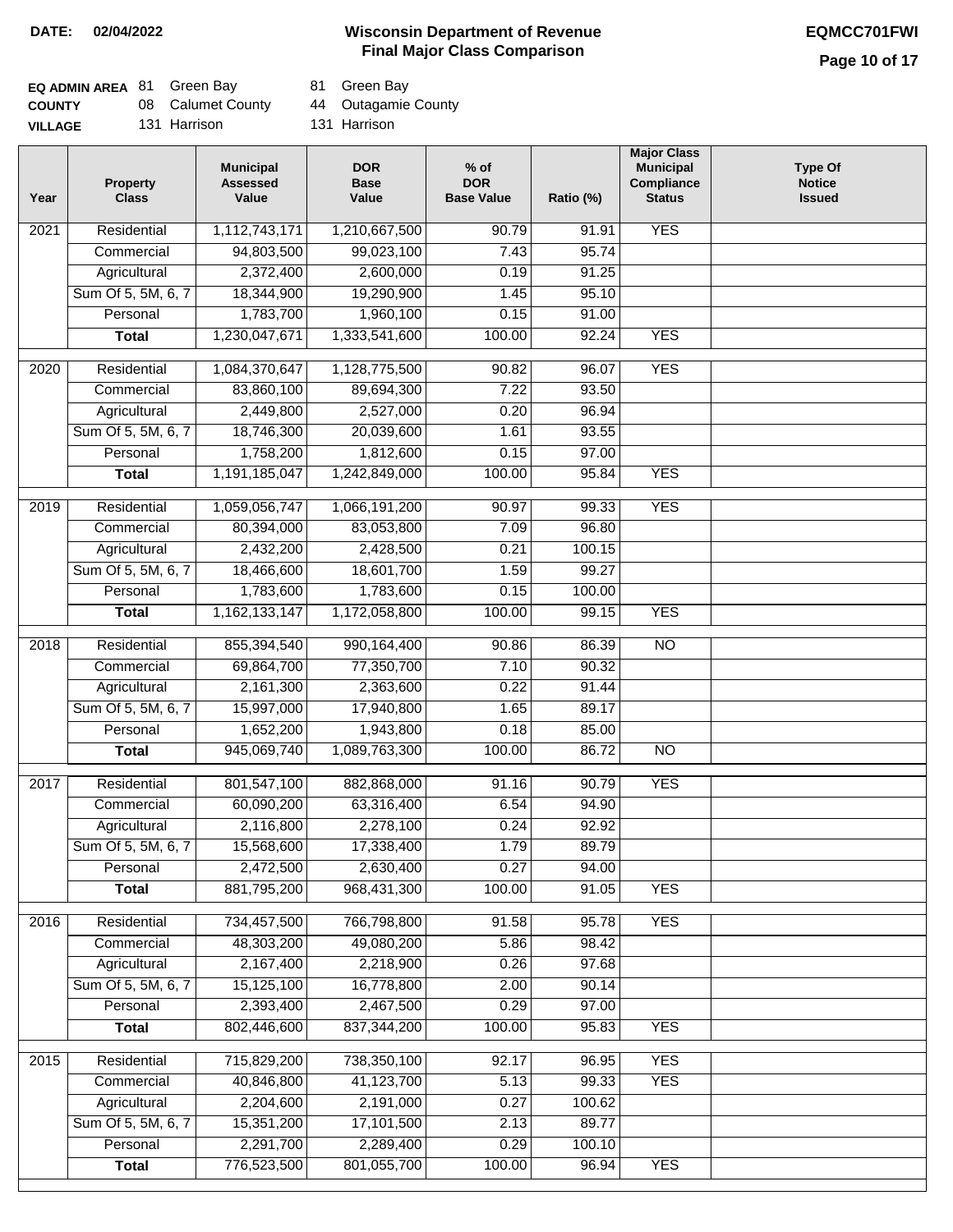### **EQ ADMIN AREA** 81 Green Bay **COUNTY**

| <b>COUNTY</b>  | 08 Calumet County |
|----------------|-------------------|
| <b>VILLAGE</b> | 136 Hilbert       |

| Year             | <b>Property</b><br><b>Class</b> | <b>Municipal</b><br><b>Assessed</b><br>Value | <b>DOR</b><br><b>Base</b><br>Value | $%$ of<br><b>DOR</b><br><b>Base Value</b> | Ratio (%) | <b>Major Class</b><br><b>Municipal</b><br>Compliance<br><b>Status</b> | <b>Type Of</b><br><b>Notice</b><br><b>Issued</b> |
|------------------|---------------------------------|----------------------------------------------|------------------------------------|-------------------------------------------|-----------|-----------------------------------------------------------------------|--------------------------------------------------|
| 2021             | Residential                     | 40,602,300                                   | 50,641,000                         | 77.18                                     | 80.18     | <b>NO</b>                                                             |                                                  |
|                  | Commercial                      | 11,605,300                                   | 13,373,700                         | 20.38                                     | 86.78     | $\overline{NO}$                                                       |                                                  |
|                  | Agricultural                    | 86,900                                       | 86,400                             | 0.13                                      | 100.58    |                                                                       |                                                  |
|                  | Sum Of 5, 5M, 6, 7              | 1,200,800                                    | 1,329,000                          | 2.03                                      | 90.35     |                                                                       |                                                  |
|                  | Personal                        | 181,140                                      | 181,100                            | 0.28                                      | 100.02    |                                                                       |                                                  |
|                  | <b>Total</b>                    | 53,676,440                                   | 65,611,200                         | 100.00                                    | 81.81     | $\overline{NO}$                                                       |                                                  |
| $\frac{1}{2020}$ | Residential                     | 40,028,700                                   | 45,133,600                         | 75.99                                     | 88.69     | $\overline{10}$                                                       |                                                  |
|                  | Commercial                      | 11,414,100                                   | 12,554,700                         | 21.14                                     | 90.91     | <b>YES</b>                                                            |                                                  |
|                  | Agricultural                    | 83,200                                       | 82,900                             | 0.14                                      | 100.36    |                                                                       |                                                  |
|                  | Sum Of 5, 5M, 6, 7              | 1,220,700                                    | 1,407,600                          | 2.37                                      | 86.72     |                                                                       |                                                  |
|                  | Personal                        | 213,620                                      | 213,600                            | 0.36                                      | 100.01    |                                                                       |                                                  |
|                  | <b>Total</b>                    | 52,960,320                                   | 59,392,400                         | 100.00                                    | 89.17     | <b>NO</b>                                                             |                                                  |
| $\frac{1}{2019}$ | Residential                     | 39,419,000                                   | 44,407,800                         | 77.11                                     | 88.77     | $\overline{NO}$                                                       |                                                  |
|                  | Commercial                      | 11,153,900                                   | 11,554,000                         | 20.06                                     | 96.54     | <b>YES</b>                                                            |                                                  |
|                  | Agricultural                    | 79,300                                       | 79,500                             | 0.14                                      | 99.75     |                                                                       |                                                  |
|                  | Sum Of 5, 5M, 6, 7              | 1,220,700                                    | 1,344,500                          | 2.33                                      | 90.79     |                                                                       |                                                  |
|                  | Personal                        | 202,980                                      | 203,000                            | 0.35                                      | 99.99     |                                                                       |                                                  |
|                  | <b>Total</b>                    | 52,075,880                                   | 57,588,800                         | 100.00                                    | 90.43     | $\overline{NO}$                                                       |                                                  |
| 2018             | Residential                     | 38,599,500                                   | 40,366,300                         | 75.84                                     | 95.62     | <b>YES</b>                                                            |                                                  |
|                  | Commercial                      | 11,109,100                                   | 11,283,900                         | 21.20                                     | 98.45     | <b>YES</b>                                                            |                                                  |
|                  | Agricultural                    | 79,000                                       | 78,900                             | 0.15                                      | 100.13    |                                                                       |                                                  |
|                  | Sum Of 5, 5M, 6, 7              | 1,201,100                                    | 1,279,200                          | 2.40                                      | 93.89     |                                                                       |                                                  |
|                  | Personal                        | 213,670                                      | 215,800                            | 0.41                                      | 99.01     |                                                                       |                                                  |
|                  | <b>Total</b>                    | 51,202,370                                   | 53,224,100                         | 100.00                                    | 96.20     | <b>YES</b>                                                            |                                                  |
| 2017             | Residential                     | 38,253,500                                   | 38,718,300                         | 74.56                                     | 98.80     | <b>YES</b>                                                            |                                                  |
|                  | Commercial                      | 10,951,800                                   | 11,119,100                         | 21.41                                     | 98.50     | <b>YES</b>                                                            |                                                  |
|                  | Agricultural                    | 78,200                                       | 78,200                             | 0.15                                      | 100.00    |                                                                       |                                                  |
|                  | Sum Of 5, 5M, 6, 7              | 1,001,800                                    | 1,079,900                          | 2.08                                      | 92.77     |                                                                       |                                                  |
|                  | Personal                        | 934,930                                      | 934,900                            | 1.80                                      | 100.00    |                                                                       |                                                  |
|                  | <b>Total</b>                    | 51,220,230                                   | 51,930,400                         | 100.00                                    | 98.63     | <b>YES</b>                                                            |                                                  |
| 2016             | Residential                     | 38,080,100                                   | 38,919,800                         | 75.81                                     | 97.84     | <b>YES</b>                                                            |                                                  |
|                  | Commercial                      | 10,610,800                                   | 10,464,100                         | 20.38                                     | 101.40    | <b>YES</b>                                                            |                                                  |
|                  | Agricultural                    | 76,900                                       | 77,100                             | 0.15                                      | 99.74     |                                                                       |                                                  |
|                  | Sum Of 5, 5M, 6, 7              | 1,001,600                                    | 1,077,900                          | 2.10                                      | 92.92     |                                                                       |                                                  |
|                  | Personal                        | 798,850                                      | 798,800                            | 1.56                                      | 100.01    |                                                                       |                                                  |
|                  | <b>Total</b>                    | 50,568,250                                   | 51,337,700                         | 100.00                                    | 98.50     | <b>YES</b>                                                            |                                                  |
| 2015             | Residential                     | 36,625,000                                   | 37,972,200                         | 75.65                                     | 96.45     | <b>YES</b>                                                            |                                                  |
|                  | Commercial                      | 10,315,900                                   | 10,270,500                         | 20.46                                     | 100.44    | <b>YES</b>                                                            |                                                  |
|                  | Agricultural                    | 78,800                                       | 79,100                             | 0.16                                      | 99.62     |                                                                       |                                                  |
|                  | Sum Of 5, 5M, 6, 7              | 942,600                                      | 1,043,500                          | 2.08                                      | 90.33     |                                                                       |                                                  |
|                  | Personal                        | 826,550                                      | 826,600                            | 1.65                                      | 99.99     |                                                                       |                                                  |
|                  | <b>Total</b>                    | 48,788,850                                   | 50,191,900                         | 100.00                                    | 97.20     | <b>YES</b>                                                            |                                                  |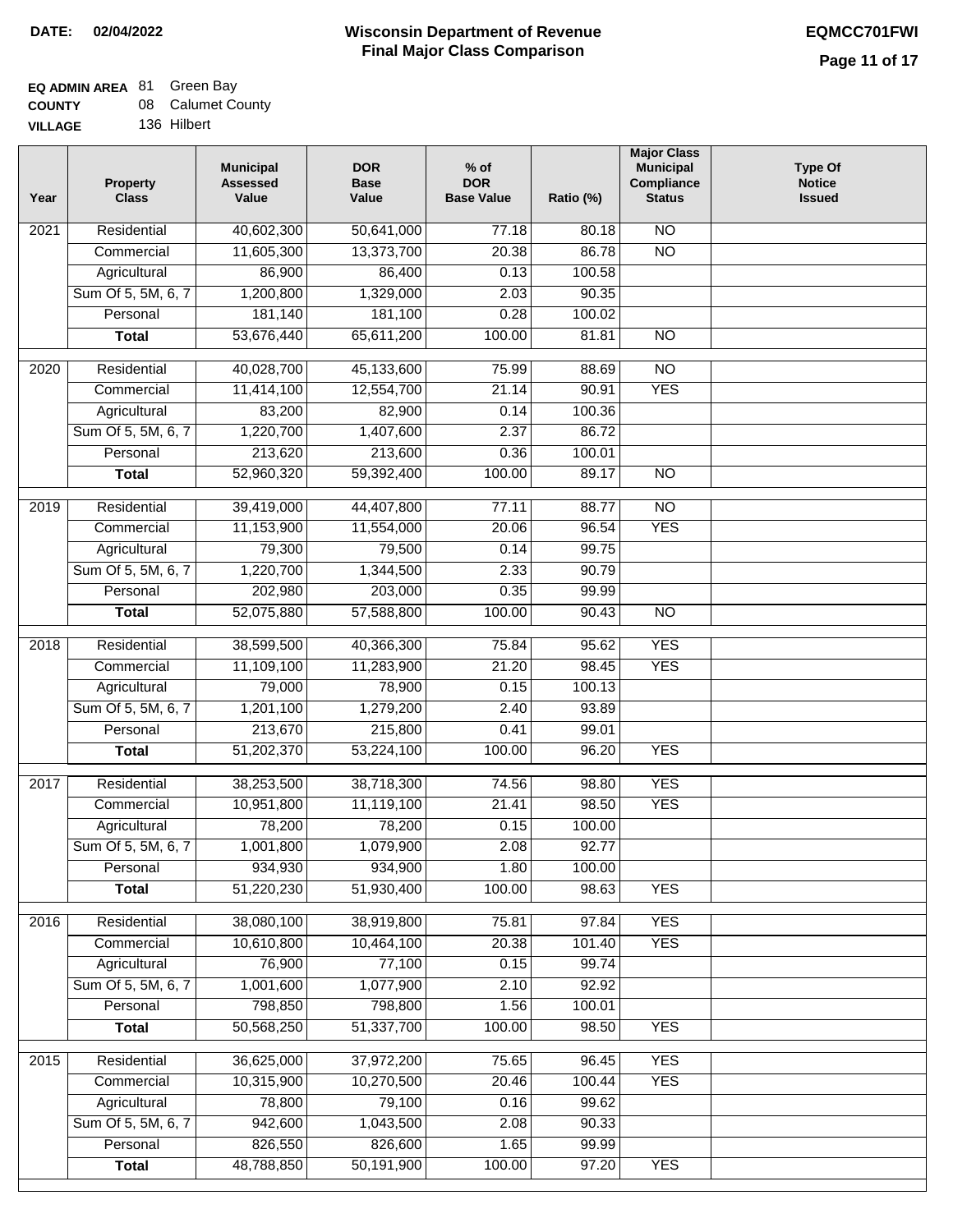### **EQ ADMIN AREA** 81 Green Bay

| <b>COUNTY</b>  | 08 Calumet County |
|----------------|-------------------|
| <b>VILLAGE</b> | 160 Potter        |

| Year              | <b>Property</b><br><b>Class</b> | <b>Municipal</b><br><b>Assessed</b><br>Value | <b>DOR</b><br><b>Base</b><br>Value | $%$ of<br><b>DOR</b><br><b>Base Value</b> | Ratio (%) | <b>Major Class</b><br><b>Municipal</b><br><b>Compliance</b><br><b>Status</b> | <b>Type Of</b><br><b>Notice</b><br><b>Issued</b> |
|-------------------|---------------------------------|----------------------------------------------|------------------------------------|-------------------------------------------|-----------|------------------------------------------------------------------------------|--------------------------------------------------|
| 2021              | Residential                     | 11,473,000                                   | 13,400,000                         | 84.37                                     | 85.62     | N <sub>O</sub>                                                               |                                                  |
|                   | Commercial                      | 2,098,200                                    | 2,409,000                          | 15.17                                     | 87.10     | $\overline{NO}$                                                              |                                                  |
|                   | Agricultural                    | 28,400                                       | 29,700                             | 0.19                                      | 95.62     |                                                                              |                                                  |
|                   | Sum Of 5, 5M, 6, 7              | 4,400                                        | 19,600                             | 0.12                                      | 22.45     |                                                                              |                                                  |
|                   | Personal                        | 22,300                                       | 24,200                             | 0.15                                      | 92.15     |                                                                              |                                                  |
|                   | <b>Total</b>                    | 13,626,300                                   | 15,882,500                         | 100.00                                    | 85.79     | $\overline{NO}$                                                              |                                                  |
| 2020              | Residential                     | 11,435,300                                   | 12,370,800                         | 83.98                                     | 92.44     | <b>YES</b>                                                                   |                                                  |
|                   | Commercial                      | 2,068,200                                    | 2,285,000                          | 15.51                                     | 90.51     | <b>YES</b>                                                                   |                                                  |
|                   | Agricultural                    | 26,350                                       | 28,800                             | 0.20                                      | 91.49     |                                                                              |                                                  |
|                   | Sum Of 5, 5M, 6, 7              | 4,400                                        | 18,200                             | 0.12                                      | 24.18     |                                                                              |                                                  |
|                   | Personal                        | 26,100                                       | 27,500                             | 0.19                                      | 94.91     |                                                                              |                                                  |
|                   | <b>Total</b>                    | 13,560,350                                   | 14,730,300                         | 100.00                                    | 92.06     | <b>YES</b>                                                                   |                                                  |
|                   |                                 |                                              |                                    |                                           |           |                                                                              |                                                  |
| 2019              | Residential                     | 11,347,800                                   | 11,823,700                         | 84.39                                     | 95.98     | <b>YES</b>                                                                   |                                                  |
|                   | Commercial                      | 2,023,300                                    | 2,122,600                          | 15.15                                     | 95.32     | <b>YES</b>                                                                   |                                                  |
|                   | Agricultural                    | 26,750                                       | 27,700                             | 0.20                                      | 96.57     |                                                                              |                                                  |
|                   | Sum Of 5, 5M, 6, 7              | 4,400                                        | 16,800                             | 0.12                                      | 26.19     |                                                                              |                                                  |
|                   | Personal                        | 19,700                                       | 20,600                             | 0.15                                      | 95.63     |                                                                              |                                                  |
|                   | <b>Total</b>                    | 13,421,950                                   | 14,011,400                         | 100.00                                    | 95.79     | <b>YES</b>                                                                   |                                                  |
| $\overline{2018}$ | Residential                     | 11,109,700                                   | 11,581,000                         | 84.23                                     | 95.93     | <b>YES</b>                                                                   |                                                  |
|                   | Commercial                      | 2,023,300                                    | 2,101,600                          | 15.29                                     | 96.27     | <b>YES</b>                                                                   |                                                  |
|                   | Agricultural                    | 27,200                                       | 27,400                             | 0.20                                      | 99.27     |                                                                              |                                                  |
|                   | Sum Of 5, 5M, 6, 7              | 4,400                                        | 16,800                             | 0.12                                      | 26.19     |                                                                              |                                                  |
|                   | Personal                        | 21,000                                       | 21,900                             | 0.16                                      | 95.89     |                                                                              |                                                  |
|                   | <b>Total</b>                    | 13,185,600                                   | 13,748,700                         | 100.00                                    | 95.90     | <b>YES</b>                                                                   |                                                  |
| 2017              | Residential                     | 10,373,100                                   | 10,885,700                         | 82.47                                     | 95.29     | <b>YES</b>                                                                   |                                                  |
|                   | Commercial                      | 1,842,300                                    | 2,058,700                          | 15.60                                     | 89.49     | N <sub>O</sub>                                                               |                                                  |
|                   | Agricultural                    | 26,550                                       | 26,500                             | 0.20                                      | 100.19    |                                                                              |                                                  |
|                   | Sum Of 5, 5M, 6, 7              | 4,400                                        | 16,800                             | 0.13                                      | 26.19     |                                                                              |                                                  |
|                   | Personal                        | 199,500                                      | 212,200                            | 1.61                                      | 94.02     |                                                                              |                                                  |
|                   | <b>Total</b>                    | 12,445,850                                   | 13,199,900                         | 100.00                                    | 94.29     | $\overline{NO}$                                                              |                                                  |
| 2016              | Residential                     | 10,275,600                                   | 10,774,800                         | 81.73                                     | 95.37     | <b>YES</b>                                                                   |                                                  |
|                   | Commercial                      | 1,842,300                                    | 2,058,700                          | 15.62                                     | 89.49     | N <sub>O</sub>                                                               |                                                  |
|                   | Agricultural                    | 26,150                                       | 26,200                             | 0.20                                      | 99.81     |                                                                              |                                                  |
|                   | Sum Of 5, 5M, 6, 7              | 4,400                                        | 107,800                            | 0.82                                      | 4.08      |                                                                              |                                                  |
|                   | Personal                        | 206,650                                      | 216,500                            | 1.64                                      | 95.45     |                                                                              |                                                  |
|                   | <b>Total</b>                    | 12,355,100                                   | 13,184,000                         | 100.00                                    | 93.71     | N <sub>O</sub>                                                               |                                                  |
|                   |                                 |                                              |                                    |                                           |           |                                                                              |                                                  |
| 2015              | Residential                     | 10,257,600                                   | 10,651,800                         | 81.62                                     | 96.30     | <b>YES</b>                                                                   |                                                  |
|                   | Commercial                      | 1,842,300                                    | 2,058,700                          | 15.77                                     | 89.49     | $\overline{NO}$                                                              |                                                  |
|                   | Agricultural                    | 25,800                                       | 25,700                             | 0.20                                      | 100.39    |                                                                              |                                                  |
|                   | Sum Of 5, 5M, 6, 7              | 4,400                                        | 98,000                             | 0.75                                      | 4.49      |                                                                              |                                                  |
|                   | Personal                        | 206,750                                      | 216,600                            | 1.66                                      | 95.45     |                                                                              |                                                  |
|                   | <b>Total</b>                    | 12,336,850                                   | 13,050,800                         | 100.00                                    | 94.53     | $\overline{NO}$                                                              |                                                  |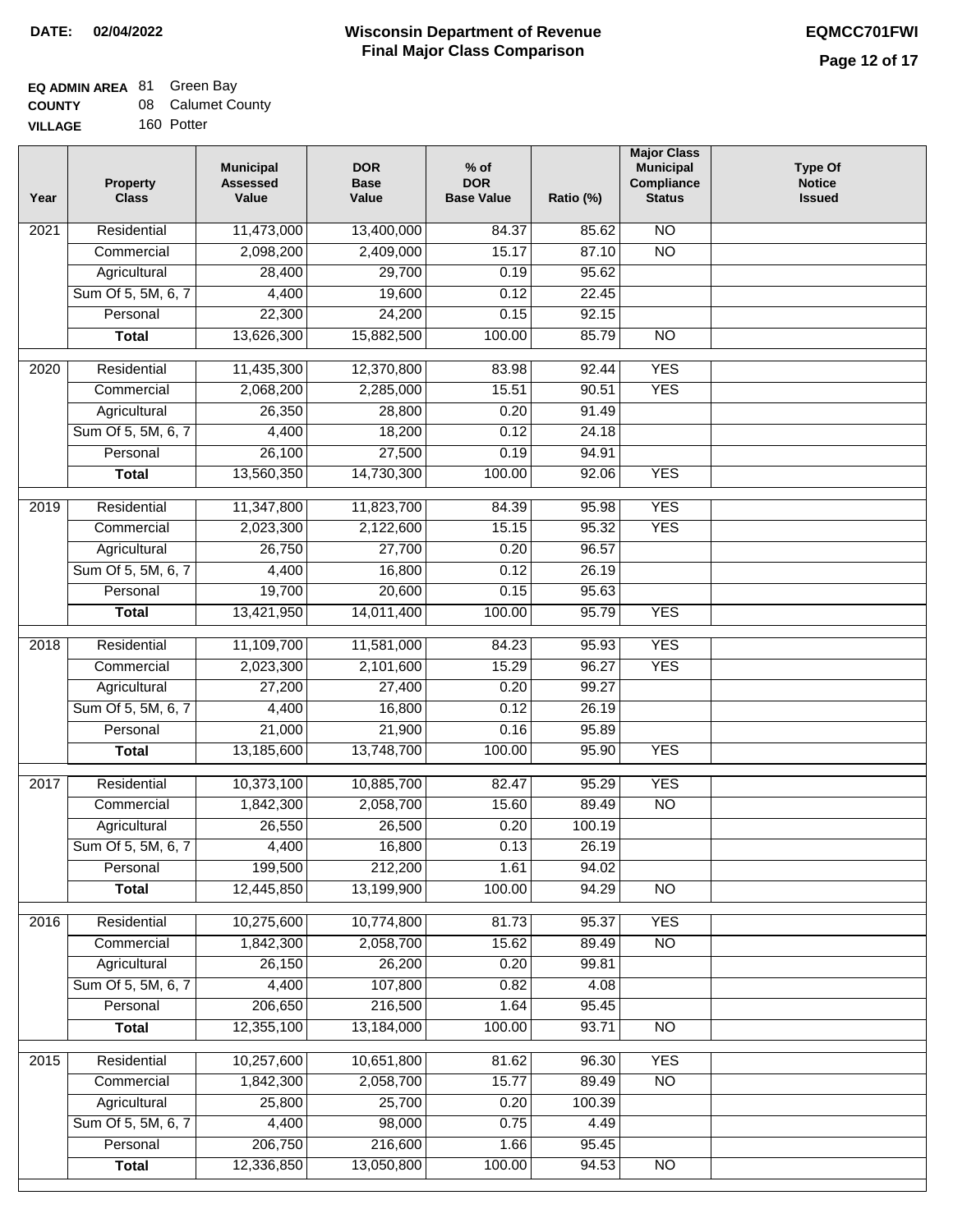### **Wisconsin Department of Revenue Final Major Class Comparison DATE: 02/04/2022 EQMCC701FWI**

٦

## **EQ ADMIN AREA** 81 Green Bay

**COUNTY** 08 Calumet County

| <b>COUNTY</b>  | uo Caluniel Co |
|----------------|----------------|
| <b>VILLAGE</b> | 179 Sherwood   |

| Year              | <b>Property</b><br><b>Class</b> | <b>Municipal</b><br><b>Assessed</b><br>Value | <b>DOR</b><br><b>Base</b><br>Value | $%$ of<br><b>DOR</b><br><b>Base Value</b> | Ratio (%) | <b>Major Class</b><br><b>Municipal</b><br>Compliance<br><b>Status</b> | <b>Type Of</b><br><b>Notice</b><br><b>Issued</b> |
|-------------------|---------------------------------|----------------------------------------------|------------------------------------|-------------------------------------------|-----------|-----------------------------------------------------------------------|--------------------------------------------------|
| 2021              | Residential                     | 323,724,100                                  | 344,780,900                        | 95.07                                     | 93.89     | <b>YES</b>                                                            |                                                  |
|                   | Commercial                      | 12,776,700                                   | 15,989,800                         | 4.41                                      | 79.91     |                                                                       |                                                  |
|                   | Agricultural                    | 107,500                                      | 113,100                            | 0.03                                      | 95.05     |                                                                       |                                                  |
|                   | Sum Of 5, 5M, 6, 7              | 1,161,000                                    | 1,109,500                          | 0.31                                      | 104.64    |                                                                       |                                                  |
|                   | Personal                        | 621,000                                      | 653,700                            | 0.18                                      | 95.00     |                                                                       |                                                  |
|                   | <b>Total</b>                    | 338,390,300                                  | 362,647,000                        | 100.00                                    | 93.31     | <b>YES</b>                                                            |                                                  |
| 2020              | Residential                     | 319,305,800                                  | 327,483,100                        | 95.06                                     | 97.50     | <b>YES</b>                                                            |                                                  |
|                   | Commercial                      | 12,638,700                                   | 15,074,000                         | 4.38                                      | 83.84     |                                                                       |                                                  |
|                   | Agricultural                    | 105,100                                      | 104,700                            | 0.03                                      | 100.38    |                                                                       |                                                  |
|                   | Sum Of 5, 5M, 6, 7              | 1,149,800                                    | 1,146,100                          | 0.33                                      | 100.32    |                                                                       |                                                  |
|                   | Personal                        | 690,500                                      | 690,500                            | 0.20                                      | 100.00    |                                                                       |                                                  |
|                   | <b>Total</b>                    | 333,889,900                                  | 344,498,400                        | 100.00                                    | 96.92     | <b>YES</b>                                                            |                                                  |
|                   |                                 |                                              |                                    |                                           |           |                                                                       |                                                  |
| 2019              | Residential                     | 264,579,700                                  | 304,919,500                        | 95.06                                     | 86.77     | $\overline{10}$                                                       |                                                  |
|                   | Commercial                      | 11,006,900                                   | 12,264,500                         | 3.82                                      | 89.75     |                                                                       |                                                  |
|                   | Agricultural                    | 90,100                                       | 103,400                            | 0.03                                      | 87.14     |                                                                       |                                                  |
|                   | Sum Of 5, 5M, 6, 7              | 1,460,000                                    | 2,682,500                          | 0.84                                      | 54.43     |                                                                       |                                                  |
|                   | Personal                        | 703,000                                      | 808,100                            | 0.25                                      | 86.99     |                                                                       |                                                  |
|                   | <b>Total</b>                    | 277,839,700                                  | 320,778,000                        | 100.00                                    | 86.61     | $\overline{NO}$                                                       |                                                  |
| $\overline{2018}$ | Residential                     | 259,006,000                                  | 285,907,200                        | 95.34                                     | 90.59     | <b>YES</b>                                                            |                                                  |
|                   | Commercial                      | 9,904,200                                    | 10,344,000                         | 3.45                                      | 95.75     |                                                                       |                                                  |
|                   | Agricultural                    | 95,800                                       | 101,900                            | 0.03                                      | 94.01     |                                                                       |                                                  |
|                   | Sum Of 5, 5M, 6, 7              | 1,460,800                                    | 2,629,800                          | 0.88                                      | 55.55     |                                                                       |                                                  |
|                   | Personal                        | 835,600                                      | 889,000                            | 0.30                                      | 93.99     |                                                                       |                                                  |
|                   | <b>Total</b>                    | 271,302,400                                  | 299,871,900                        | 100.00                                    | 90.47     | <b>YES</b>                                                            |                                                  |
| 2017              | Residential                     | 250,507,700                                  | 261,984,200                        | 94.63                                     | 95.62     | <b>YES</b>                                                            |                                                  |
|                   | Commercial                      | 10,145,100                                   | 10,177,000                         | 3.68                                      | 99.69     |                                                                       |                                                  |
|                   | Agricultural                    | 97,300                                       | 100,000                            | 0.04                                      | 97.30     |                                                                       |                                                  |
|                   | Sum Of 5, 5M, 6, 7              | 1,473,100                                    | 2,655,300                          | 0.96                                      | 55.48     |                                                                       |                                                  |
|                   | Personal                        | 1,868,100                                    | 1,925,900                          | 0.70                                      | 97.00     |                                                                       |                                                  |
|                   | <b>Total</b>                    | 264,091,300                                  | 276,842,400                        | 100.00                                    | 95.39     | <b>YES</b>                                                            |                                                  |
| 2016              | Residential                     | 238,674,700                                  | 246,419,100                        | 94.23                                     | 96.86     | <b>YES</b>                                                            |                                                  |
|                   | Commercial                      | 10,195,600                                   | 10,177,000                         | 3.89                                      | 100.18    |                                                                       |                                                  |
|                   | Agricultural                    | 100,400                                      | 99,900                             | 0.04                                      | 100.50    |                                                                       |                                                  |
|                   | Sum Of 5, 5M, 6, 7              | 1,851,300                                    | 2,655,300                          | 1.02                                      | 69.72     |                                                                       |                                                  |
|                   | Personal                        | 2,151,100                                    | 2,151,100                          | 0.82                                      | 100.00    |                                                                       |                                                  |
|                   | <b>Total</b>                    | 252,973,100                                  | 261,502,400                        | 100.00                                    | 96.74     | <b>YES</b>                                                            |                                                  |
|                   |                                 |                                              |                                    |                                           |           |                                                                       |                                                  |
| 2015              | Residential                     | 231,353,500                                  | 242,927,900                        | 93.97                                     | 95.24     | <b>YES</b>                                                            |                                                  |
|                   | Commercial                      | 10,164,700                                   | 10,284,400                         | 3.98                                      | 98.84     |                                                                       |                                                  |
|                   | Agricultural                    | 100,100                                      | 99,200                             | 0.04                                      | 100.91    |                                                                       |                                                  |
|                   | Sum Of 5, 5M, 6, 7              | 1,814,900                                    | 2,618,100                          | 1.01                                      | 69.32     |                                                                       |                                                  |
|                   | Personal                        | 2,590,600                                    | 2,590,600                          | 1.00                                      | 100.00    |                                                                       |                                                  |
|                   | <b>Total</b>                    | 246,023,800                                  | 258,520,200                        | 100.00                                    | 95.17     | <b>YES</b>                                                            |                                                  |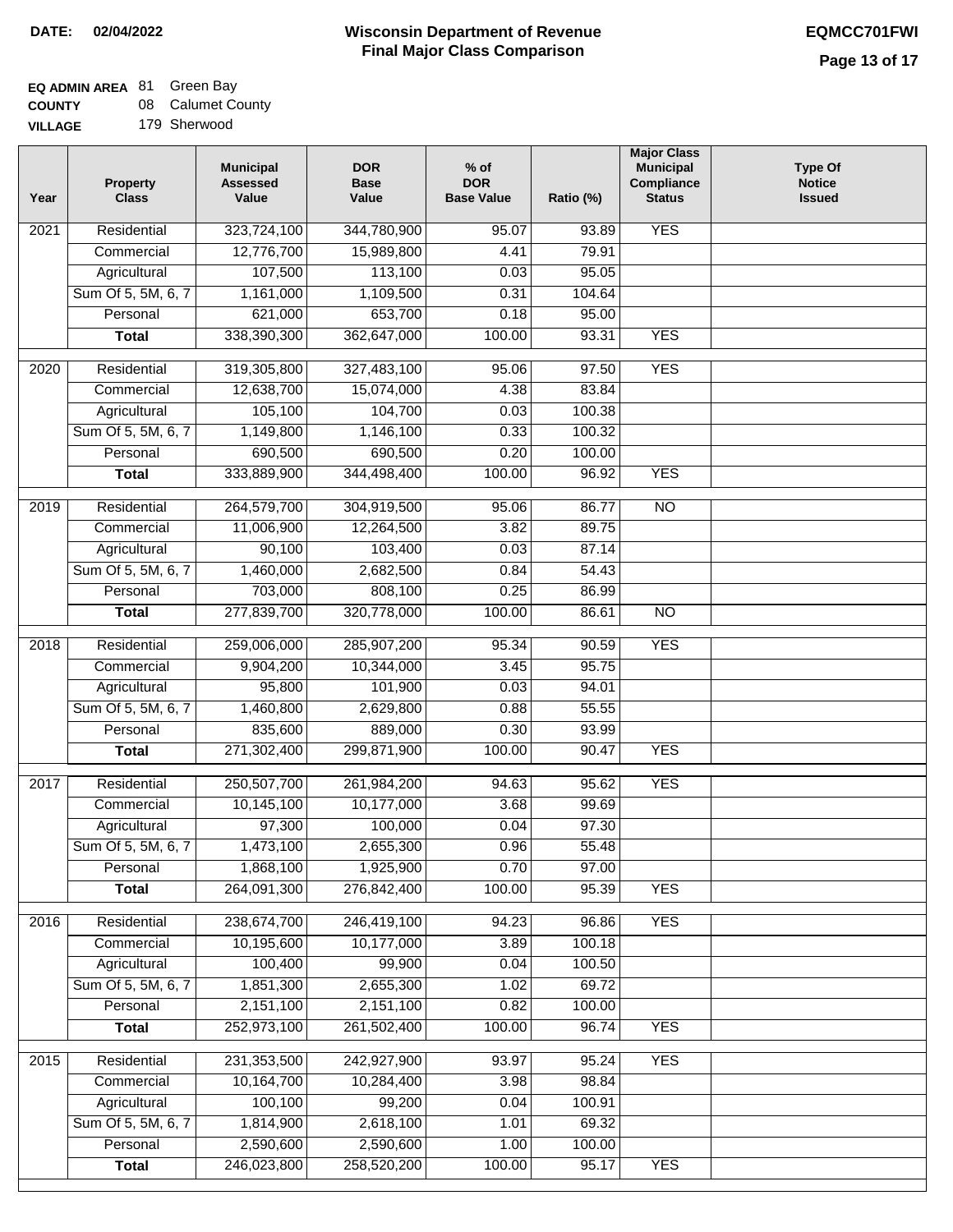# **EQ ADMIN AREA** 81 Green Bay

**COUNTY VILLAGE** 08 Calumet County 181 Stockbridge

| Year | <b>Property</b><br><b>Class</b> | <b>Municipal</b><br><b>Assessed</b><br>Value | <b>DOR</b><br><b>Base</b><br>Value | $%$ of<br><b>DOR</b><br><b>Base Value</b> | Ratio (%) | <b>Major Class</b><br><b>Municipal</b><br>Compliance<br><b>Status</b> | <b>Type Of</b><br><b>Notice</b><br><b>Issued</b> |
|------|---------------------------------|----------------------------------------------|------------------------------------|-------------------------------------------|-----------|-----------------------------------------------------------------------|--------------------------------------------------|
| 2021 | Residential                     | 62,782,100                                   | 75,856,000                         | 92.31                                     | 82.76     | $\overline{NO}$                                                       |                                                  |
|      | Commercial                      | 3,985,400                                    | 4,817,500                          | 5.86                                      | 82.73     |                                                                       |                                                  |
|      | Agricultural                    | 233,400                                      | 262,300                            | 0.32                                      | 88.98     |                                                                       |                                                  |
|      | Sum Of 5, 5M, 6, 7              | 1,014,100                                    | 985,300                            | 1.20                                      | 102.92    |                                                                       |                                                  |
|      | Personal                        | 225,342                                      | 253,200                            | 0.31                                      | 89.00     |                                                                       |                                                  |
|      | <b>Total</b>                    | 68,240,342                                   | 82,174,300                         | 100.00                                    | 83.04     | <b>NO</b>                                                             |                                                  |
| 2020 | Residential                     | 61,562,800                                   | 68,855,300                         | 91.85                                     | 89.41     | $\overline{NO}$                                                       |                                                  |
|      | Commercial                      | 3,985,400                                    | 4,588,100                          | 6.12                                      | 86.86     |                                                                       |                                                  |
|      | Agricultural                    | 252,800                                      | 252,400                            | 0.34                                      | 100.16    |                                                                       |                                                  |
|      | Sum Of 5, 5M, 6, 7              | 1,013,900                                    | 1,003,400                          | 1.34                                      | 101.05    |                                                                       |                                                  |
|      | Personal                        | 258,812                                      | 269,600                            | 0.36                                      | 96.00     |                                                                       |                                                  |
|      | <b>Total</b>                    | 67,073,712                                   | 74,968,800                         | 100.00                                    | 89.47     | $\overline{NO}$                                                       |                                                  |
| 2019 | Residential                     | 60,695,100                                   | 65,335,300                         | 91.78                                     | 92.90     | <b>YES</b>                                                            |                                                  |
|      | Commercial                      | 3,984,100                                    | 4,219,500                          | 5.93                                      | 94.42     |                                                                       |                                                  |
|      | Agricultural                    | 176,600                                      | 241,200                            | 0.34                                      | 73.22     |                                                                       |                                                  |
|      | Sum Of 5, 5M, 6, 7              | 1,013,900                                    | 1,099,000                          | 1.54                                      | 92.26     |                                                                       |                                                  |
|      | Personal                        | 271,253                                      | 294,900                            | 0.41                                      | 91.98     |                                                                       |                                                  |
|      | <b>Total</b>                    | 66,140,953                                   | 71,189,900                         | 100.00                                    | 92.91     | <b>YES</b>                                                            |                                                  |
| 2018 | Residential                     | 59,868,600                                   | 63,603,800                         | 91.83                                     | 94.13     | <b>YES</b>                                                            |                                                  |
|      | Commercial                      | 3,913,200                                    | 4,061,200                          | 5.86                                      | 96.36     |                                                                       |                                                  |
|      | Agricultural                    | 177,300                                      | 236,200                            | 0.34                                      | 75.06     |                                                                       |                                                  |
|      | Sum Of 5, 5M, 6, 7              | 1,014,100                                    | 1,098,300                          | 1.59                                      | 92.33     |                                                                       |                                                  |
|      | Personal                        | 265,103                                      | 265,100                            | 0.38                                      | 100.00    |                                                                       |                                                  |
|      | <b>Total</b>                    | 65,238,303                                   | 69,264,600                         | 100.00                                    | 94.19     | <b>YES</b>                                                            |                                                  |
| 2017 | Residential                     | 59,513,700                                   | 62,648,300                         | 91.77                                     | 95.00     | <b>YES</b>                                                            |                                                  |
|      | Commercial                      | 3,800,400                                    | 3,889,900                          | 5.70                                      | 97.70     |                                                                       |                                                  |
|      | Agricultural                    | 176,700                                      | 229,600                            | 0.34                                      | 76.96     |                                                                       |                                                  |
|      | Sum Of 5, 5M, 6, 7              | 1,014,700                                    | 1,100,200                          | 1.61                                      | 92.23     |                                                                       |                                                  |
|      | Personal                        | 400,113                                      | 400,100                            | 0.59                                      | 100.00    |                                                                       |                                                  |
|      | <b>Total</b>                    | 64,905,613                                   | 68,268,100                         | 100.00                                    | 95.07     | <b>YES</b>                                                            |                                                  |
| 2016 | Residential                     | 59,248,600                                   | 60,555,000                         | 91.76                                     | 97.84     | <b>YES</b>                                                            |                                                  |
|      | Commercial                      | 3,800,400                                    | 3,776,600                          | 5.72                                      | 100.63    |                                                                       |                                                  |
|      | Agricultural                    | 176,700                                      | 226,400                            | 0.34                                      | 78.05     |                                                                       |                                                  |
|      | Sum Of 5, 5M, 6, 7              | 1,009,400                                    | 1,099,400                          | 1.67                                      | 91.81     |                                                                       |                                                  |
|      | Personal                        | 333,769                                      | 333,700                            | 0.51                                      | 100.02    |                                                                       |                                                  |

|      | Sum Of 5, 5M, 6, 7 | 1,009,400  | 1,099,400  | 1.67   | 91.81  |            |  |
|------|--------------------|------------|------------|--------|--------|------------|--|
|      | Personal           | 333,769    | 333,700    | 0.51   | 100.02 |            |  |
|      | Total              | 64,568,869 | 65,991,100 | 100.00 | 97.84  | <b>YES</b> |  |
|      |                    |            |            |        |        |            |  |
| 2015 | Residential        | 58,888,200 | 62,071,100 | 92.07  | 94.87  | <b>YES</b> |  |
|      | Commercial         | 3,653,100  | 3,657,200  | 5.42   | 99.89  | <b>YES</b> |  |
|      | Agricultural       | 176,200    | 223,000    | 0.33   | 79.01  |            |  |
|      | Sum Of 5, 5M, 6, 7 | 1,008,000  | 1,097,500  | 1.63   | 91.85  |            |  |
|      | Personal           | 367,171    | 367,200    | 0.54   | 99.99  |            |  |
|      | Total              | 64,092,671 | 67,416,000 | 100.00 | 95.07  | YES        |  |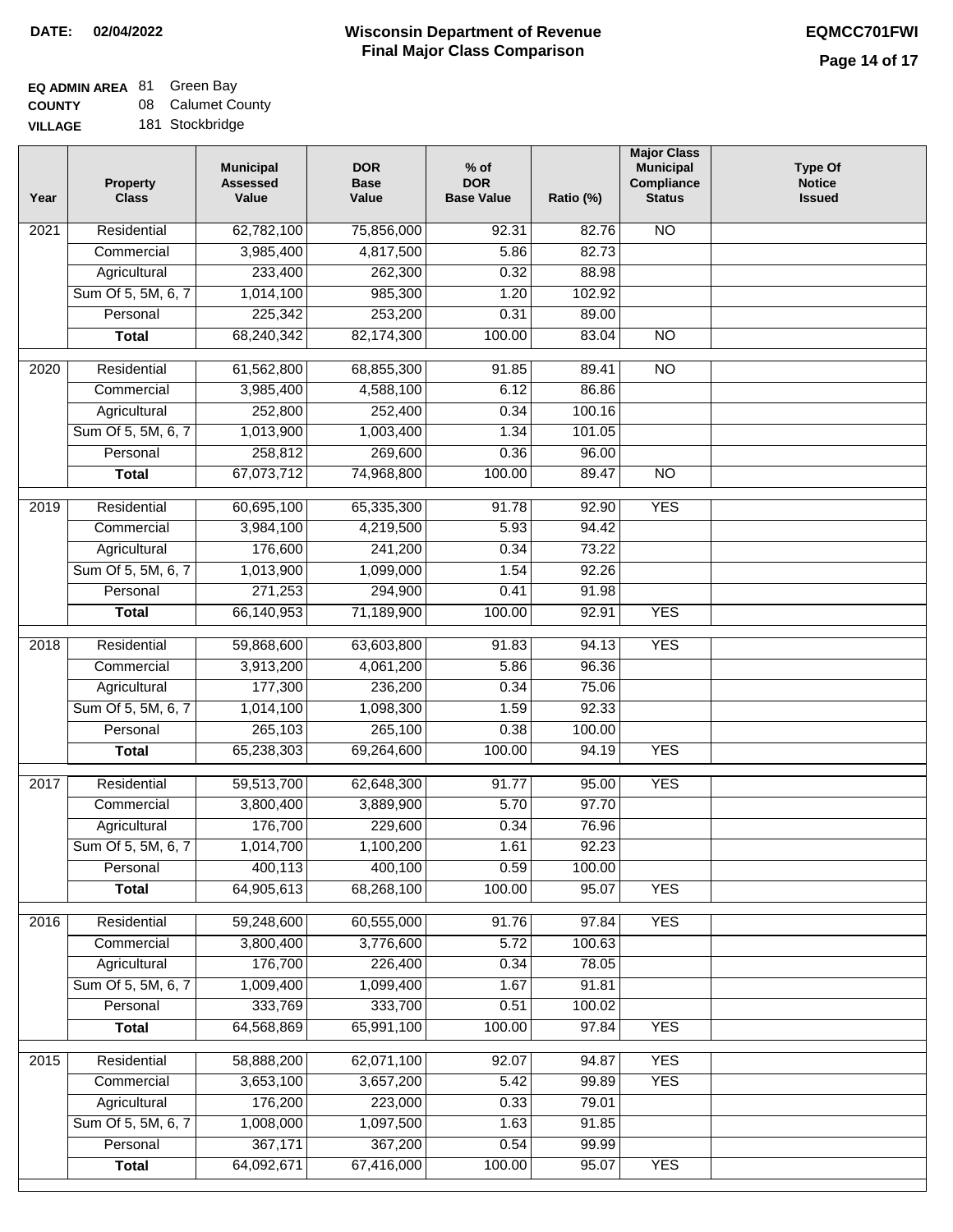### **Wisconsin Department of Revenue DATE: 02/04/2022 EQMCC701FWI Final Major Class Comparison**

# **EQ ADMIN AREA** 81 Green Bay

| <b>COUNTY</b> | 08 Calumet County |
|---------------|-------------------|
| <b>CITY</b>   | 206 Brillion      |

| Year              | <b>Property</b><br><b>Class</b>    | <b>Municipal</b><br><b>Assessed</b><br>Value | <b>DOR</b><br><b>Base</b><br>Value | $%$ of<br><b>DOR</b><br><b>Base Value</b> | Ratio (%)      | <b>Major Class</b><br><b>Municipal</b><br>Compliance<br><b>Status</b> | <b>Type Of</b><br><b>Notice</b><br><b>Issued</b> |
|-------------------|------------------------------------|----------------------------------------------|------------------------------------|-------------------------------------------|----------------|-----------------------------------------------------------------------|--------------------------------------------------|
| 2021              | Residential                        | 131,870,800                                  | 169,909,000                        | 73.20                                     | 77.61          | $\overline{NO}$                                                       |                                                  |
|                   | Commercial                         | 53,241,300                                   | 59,366,300                         | 25.58                                     | 89.68          | $\overline{NO}$                                                       |                                                  |
|                   | Agricultural                       | 40,500                                       | 45,900                             | 0.02                                      | 88.24          |                                                                       |                                                  |
|                   | Sum Of 5, 5M, 6, 7                 | 73,300                                       | 88,700                             | 0.04                                      | 82.64          |                                                                       |                                                  |
|                   | Personal                           | 2,306,600                                    | 2,713,700                          | 1.17                                      | 85.00          |                                                                       |                                                  |
|                   | <b>Total</b>                       | 187,532,500                                  | 232,123,600                        | 100.00                                    | 80.79          | $\overline{NO}$                                                       |                                                  |
|                   |                                    |                                              |                                    |                                           |                |                                                                       |                                                  |
| $\overline{2020}$ | Residential                        | 131,448,400                                  | 151,267,700                        | 72.87                                     | 86.90          | $\overline{NO}$                                                       |                                                  |
|                   | Commercial                         | 50,291,700                                   | 53,495,200                         | 25.77                                     | 94.01<br>87.10 | <b>YES</b>                                                            |                                                  |
|                   | Agricultural<br>Sum Of 5, 5M, 6, 7 | 38,500                                       | 44,200<br>70,700                   | 0.02<br>0.03                              | 71.85          |                                                                       |                                                  |
|                   | Personal                           | 50,800<br>2,355,900                          | 2,707,900                          | 1.30                                      | 87.00          |                                                                       |                                                  |
|                   | <b>Total</b>                       | 184, 185, 300                                | 207,585,700                        | 100.00                                    | 88.73          | $\overline{NO}$                                                       |                                                  |
|                   |                                    |                                              |                                    |                                           |                |                                                                       |                                                  |
| $\frac{1}{2019}$  | Residential                        | 129,874,600                                  | 149,514,500                        | 72.65                                     | 86.86          | $\overline{NO}$                                                       |                                                  |
|                   | Commercial                         | 52,496,100                                   | 53,308,500                         | 25.90                                     | 98.48          | <b>YES</b>                                                            |                                                  |
|                   | Agricultural                       | 40,500                                       | 42,300                             | 0.02                                      | 95.74          |                                                                       |                                                  |
|                   | Sum Of 5, 5M, 6, 7                 | 49,700                                       | 67,900                             | 0.03                                      | 73.20          |                                                                       |                                                  |
|                   | Personal                           | 2,578,300                                    | 2,864,700                          | 1.39                                      | 90.00          |                                                                       |                                                  |
|                   | <b>Total</b>                       | 185,039,200                                  | 205,797,900                        | 100.00                                    | 89.91          | $\overline{NO}$                                                       |                                                  |
| 2018              | Residential                        | 129,181,300                                  | 137,768,600                        | 73.14                                     | 93.77          | <b>YES</b>                                                            |                                                  |
|                   | Commercial                         | 46,332,000                                   | 46,509,000                         | 24.69                                     | 99.62          | <b>YES</b>                                                            |                                                  |
|                   | Agricultural                       | 36,500                                       | 36,300                             | 0.02                                      | 100.55         |                                                                       |                                                  |
|                   | Sum Of 5, 5M, 6, 7                 | 46,700                                       | 61,800                             | 0.03                                      | 75.57          |                                                                       |                                                  |
|                   | Personal                           | 3,856,000                                    | 3,975,200                          | 2.11                                      | 97.00          |                                                                       |                                                  |
|                   | <b>Total</b>                       | 179,452,500                                  | 188,350,900                        | 100.00                                    | 95.28          | <b>YES</b>                                                            |                                                  |
| 2017              | Residential                        | 128,575,200                                  | 130,601,400                        | 71.65                                     | 98.45          | <b>YES</b>                                                            |                                                  |
|                   | Commercial                         | 46,947,000                                   | 45,829,900                         | 25.14                                     | 102.44         | <b>YES</b>                                                            |                                                  |
|                   | Agricultural                       | 34,800                                       | 35,300                             | 0.02                                      | 98.58          |                                                                       |                                                  |
|                   | Sum Of 5, 5M, 6, 7                 | 47,200                                       | 61,300                             | 0.03                                      | 77.00          |                                                                       |                                                  |
|                   | Personal                           | 5,746,100                                    | 5,746,100                          | 3.15                                      | 100.00         |                                                                       |                                                  |
|                   | <b>Total</b>                       | 181,350,300                                  | 182,274,000                        | 100.00                                    | 99.49          | <b>YES</b>                                                            |                                                  |
| 2016              | Residential                        | 123,471,900                                  | 123,669,600                        | 70.99                                     | 99.84          | <b>YES</b>                                                            |                                                  |
|                   | Commercial                         | 46,349,500                                   | 44,551,300                         | 25.58                                     | 104.04         | <b>YES</b>                                                            |                                                  |
|                   | Agricultural                       | 37,600                                       | 37,300                             | 0.02                                      | 100.80         |                                                                       |                                                  |
|                   | Sum Of 5, 5M, 6, 7                 | 7,200                                        | 39,300                             | 0.02                                      | 18.32          |                                                                       |                                                  |
|                   | Personal                           | 5,899,400                                    | 5,899,400                          | 3.39                                      | 100.00         |                                                                       |                                                  |
|                   | <b>Total</b>                       | 175,765,600                                  | 174,196,900                        | 100.00                                    | 100.90         | <b>YES</b>                                                            |                                                  |
| 2015              | Residential                        | 122,847,700                                  | 122,629,200                        | 71.26                                     | 100.18         | <b>YES</b>                                                            |                                                  |
|                   | Commercial                         | 45,128,400                                   | 43,379,700                         | 25.21                                     | 104.03         | <b>YES</b>                                                            |                                                  |
|                   | Agricultural                       | 41,700                                       | 41,400                             | 0.02                                      | 100.72         |                                                                       |                                                  |
|                   | Sum Of 5, 5M, 6, 7                 | 800                                          | 6,300                              | 0.00                                      | 12.70          |                                                                       |                                                  |
|                   | Personal                           | 6,249,200                                    | 6,020,400                          | 3.50                                      | 103.80         |                                                                       |                                                  |
|                   | <b>Total</b>                       | 174,267,800                                  | 172,077,000                        | 100.00                                    | 101.27         | <b>YES</b>                                                            |                                                  |
|                   |                                    |                                              |                                    |                                           |                |                                                                       |                                                  |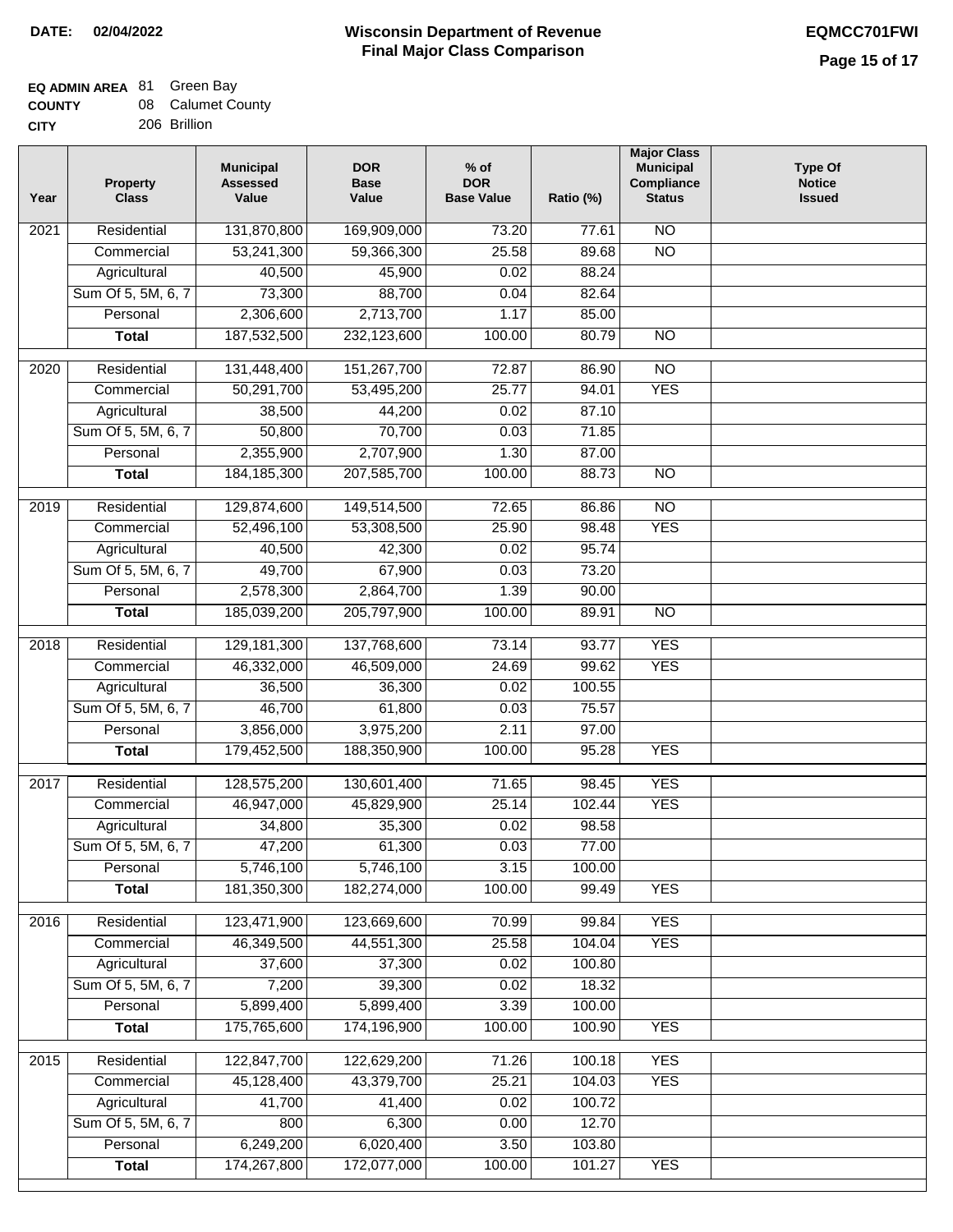## **EQ ADMIN AREA** 81 Green Bay

| <b>COUNTY</b> | 08 Calumet County |
|---------------|-------------------|
| CITY          | 211 Chilton       |

211 Chilton

| Year              | <b>Property</b><br><b>Class</b> | <b>Municipal</b><br><b>Assessed</b><br>Value | <b>DOR</b><br><b>Base</b><br>Value | $%$ of<br><b>DOR</b><br><b>Base Value</b> | Ratio (%) | <b>Major Class</b><br><b>Municipal</b><br>Compliance<br><b>Status</b> | <b>Type Of</b><br><b>Notice</b><br><b>Issued</b> |
|-------------------|---------------------------------|----------------------------------------------|------------------------------------|-------------------------------------------|-----------|-----------------------------------------------------------------------|--------------------------------------------------|
| $\overline{202}1$ | Residential                     | 187,288,600                                  | 194,578,000                        | 69.72                                     | 96.25     | <b>YES</b>                                                            |                                                  |
|                   | Commercial                      | 75,045,700                                   | 78,680,000                         | 28.19                                     | 95.38     | <b>YES</b>                                                            |                                                  |
|                   | Agricultural                    | 143,300                                      | 142,000                            | 0.05                                      | 100.92    |                                                                       |                                                  |
|                   | Sum Of 5, 5M, 6, 7              | 413,700                                      | 421,900                            | 0.15                                      | 98.06     |                                                                       |                                                  |
|                   | Personal                        | 5,262,300                                    | 5,262,300                          | 1.89                                      | 100.00    |                                                                       |                                                  |
|                   | <b>Total</b>                    | 268,153,600                                  | 279,084,200                        | 100.00                                    | 96.08     | <b>YES</b>                                                            |                                                  |
| $\overline{2020}$ | Residential                     | 159,016,050                                  | 177,642,000                        | 68.03                                     | 89.51     | $\overline{NO}$                                                       |                                                  |
|                   | Commercial                      | 72,279,600                                   | 77,759,200                         | 29.78                                     | 92.95     | <b>YES</b>                                                            |                                                  |
|                   | Agricultural                    | 139,200                                      | 137,200                            | 0.05                                      | 101.46    |                                                                       |                                                  |
|                   | Sum Of 5, 5M, 6, 7              | 265,000                                      | 379,700                            | 0.15                                      | 69.79     |                                                                       |                                                  |
|                   | Personal                        | 4,847,900                                    | 5,212,800                          | 2.00                                      | 93.00     |                                                                       |                                                  |
|                   | <b>Total</b>                    | 236,547,750                                  | 261,130,900                        | 100.00                                    | 90.59     | $\overline{NO}$                                                       |                                                  |
| 2019              | Residential                     | 157,092,050                                  | 176,003,100                        | 69.80                                     | 89.26     | $\overline{10}$                                                       |                                                  |
|                   | Commercial                      | 69,006,200                                   | 71,559,100                         | 28.38                                     | 96.43     | <b>YES</b>                                                            |                                                  |
|                   | Agricultural                    | 135,200                                      | 134,300                            | 0.05                                      | 100.67    |                                                                       |                                                  |
|                   | Sum Of 5, 5M, 6, 7              | 267,000                                      | 432,400                            | 0.17                                      | 61.75     |                                                                       |                                                  |
|                   | Personal                        | 3,704,500                                    | 4,026,600                          | 1.60                                      | 92.00     |                                                                       |                                                  |
|                   | <b>Total</b>                    | 230,204,950                                  | 252,155,500                        | 100.00                                    | 91.29     | $\overline{NO}$                                                       |                                                  |
|                   |                                 |                                              |                                    |                                           |           |                                                                       |                                                  |
| 2018              | Residential                     | 155,248,150                                  | 163, 157, 700                      | 68.31                                     | 95.15     | <b>YES</b>                                                            |                                                  |
|                   | Commercial                      | 69,072,700                                   | 70,703,100                         | 29.60                                     | 97.69     | <b>YES</b>                                                            |                                                  |
|                   | Agricultural                    | 133,600                                      | 130,900                            | 0.05                                      | 102.06    |                                                                       |                                                  |
|                   | Sum Of 5, 5M, 6, 7              | 266,900                                      | 424,100                            | 0.18                                      | 62.93     |                                                                       |                                                  |
|                   | Personal                        | 4,207,400                                    | 4,428,800                          | 1.85                                      | 95.00     |                                                                       |                                                  |
|                   | <b>Total</b>                    | 228,928,750                                  | 238,844,600                        | 100.00                                    | 95.85     | <b>YES</b>                                                            |                                                  |
| 2017              | Residential                     | 154,724,100                                  | 154,860,600                        | 67.00                                     | 99.91     | <b>YES</b>                                                            |                                                  |
|                   | Commercial                      | 68,299,000                                   | 69,145,700                         | 29.91                                     | 98.78     | <b>YES</b>                                                            |                                                  |
|                   | Agricultural                    | 129,400                                      | 126,400                            | 0.05                                      | 102.37    |                                                                       |                                                  |
|                   | Sum Of 5, 5M, 6, 7              | 265,900                                      | 438,100                            | 0.19                                      | 60.69     |                                                                       |                                                  |
|                   | Personal                        | 6,701,400                                    | 6,570,100                          | 2.84                                      | 102.00    |                                                                       |                                                  |
|                   | <b>Total</b>                    | 230,119,800                                  | 231,140,900                        | 100.00                                    | 99.56     | <b>YES</b>                                                            |                                                  |
| 2016              | Residential                     | 153,784,300                                  | 146,722,000                        | 67.30                                     | 104.81    | <b>YES</b>                                                            |                                                  |
|                   | Commercial                      | 68,907,200                                   | 64,368,100                         | 29.52                                     | 107.05    | <b>YES</b>                                                            |                                                  |
|                   | Agricultural                    | 127,100                                      | 124,200                            | 0.06                                      | 102.33    |                                                                       |                                                  |
|                   | Sum Of 5, 5M, 6, 7              | 265,800                                      | 453,400                            | 0.21                                      | 58.62     |                                                                       |                                                  |
|                   | Personal                        | 6,994,800                                    | 6,358,900                          | 2.92                                      | 110.00    |                                                                       |                                                  |
|                   | <b>Total</b>                    | 230,079,200                                  | 218,026,600                        | 100.00                                    | 105.53    | <b>YES</b>                                                            |                                                  |
| 2015              | Residential                     | 152,520,600                                  | 142,691,900                        | 66.71                                     | 106.89    | <b>YES</b>                                                            |                                                  |
|                   | Commercial                      | 67,556,700                                   | 63,907,900                         | 29.88                                     | 105.71    | <b>YES</b>                                                            |                                                  |
|                   | Agricultural                    | 133,400                                      | 129,800                            | 0.06                                      | 102.77    |                                                                       |                                                  |
|                   | Sum Of 5, 5M, 6, 7              | 180,600                                      | 217,000                            | 0.10                                      | 83.23     |                                                                       |                                                  |
|                   | Personal                        | 7,325,000                                    | 6,949,700                          | 3.25                                      | 105.40    |                                                                       |                                                  |
|                   | <b>Total</b>                    | 227,716,300                                  | 213,896,300                        | 100.00                                    | 106.46    | <b>YES</b>                                                            |                                                  |
|                   |                                 |                                              |                                    |                                           |           |                                                                       |                                                  |